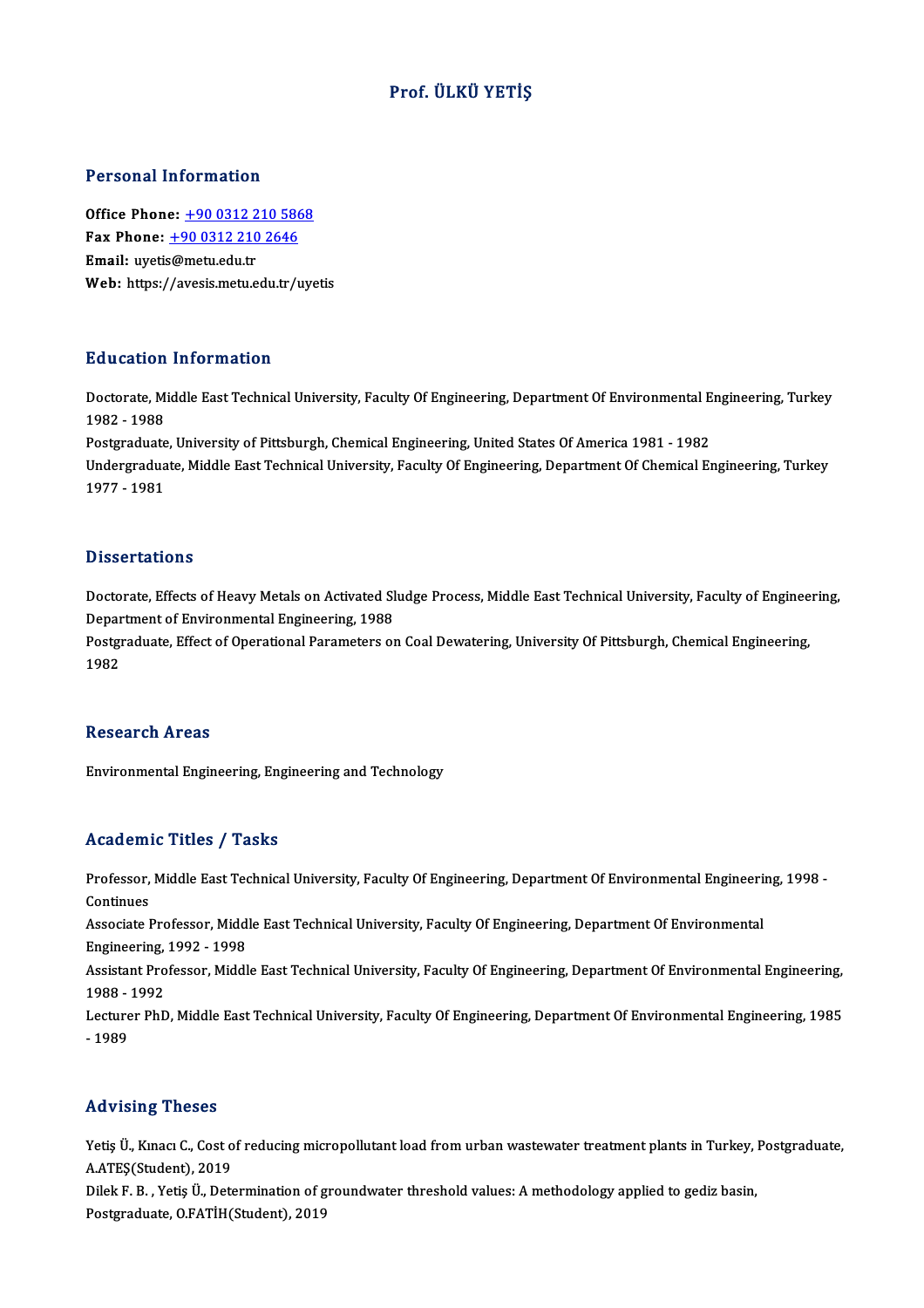Yetiş Ü., Şahin S. Z. , Defining new political tools for municipal solid waste management of Ankara metropolitan<br>municipalitiv after revision of metropolitan municipality lew in 2014, Bestereduate, A EMID(Student), 2010. Yetiş Ü., Şahin S. Z. , Defining new political tools for municipal solid waste management of Ankara metropolit<br>municipalitiy after revision of metropolitan municipality law in 2014, Postgraduate, A.EMİR(Student), 2019<br>Dila Yetiş Ü., Şahin S. Z. , Defining new political tools for municipal solid waste management of Ankara metropolita<br>municipalitiy after revision of metropolitan municipality law in 2014, Postgraduate, A.EMİR(Student), 2019<br>Dil municipalitiy after revision of metropolitan municipality law in 2014, Postgraduate, A.EMİR(Student), 2019<br>Dilek F. B. , Yetis Ü., Fate and removal of pesticides in wastewater treatment plants – case of yesilirmak basin, Dilek F. B. , Yetiş Ü., Fate and removal of pesticides in wastewater treatment plants – case of yeşilirmak basin,<br>Postgraduate, K.KOCAMAN(Student), 2019<br>Dilek F. B. , Yetiş Ü., The removal of aclonifen from water by adsorp

Postgraduate, K.KOCAMAN(Student), 2019<br>Dilek F. B. , Yetiş Ü., The removal of aclonife<br>P.YILMAZ(Student), 2019 Dilek F. B. , Yetiş Ü., The removal of aclonifen from water by adsorption using carbon nanotubes, Postgraduate<br>P.YILMAZ(Student), 2019<br>Yetiş Ü., Dilek F. B. , Fate and removal of pesticides in wastewater treatment plants –

Yetiş Ü., Dilek F. B. , Fate and removal of pesticides in wastewater treatment plants – case of yeşi·lirmak basin,<br>Postgraduate, K.KOCAMAN(Student), 2019

YETİS Ü., Assessment of responsible sectors having considerable pollution load in Yesilirmak river basin, Turkey, Postgraduate, E.Erdem(Student), 2018 YETİŞ Ü., Assessment of responsible sectors having considerable pollution load in Yesilirmak river basin, Turkey<br>Postgraduate, E.Erdem(Student), 2018<br>YETİŞ Ü., Development of a methodology for identification and control of

Postgraduate, E.Erdem(Student), 2018<br>YETİŞ Ü., Development of a methodology for identification and control (<br>Yesilirmak River Basin case study, Doctorate, E.KÜÇÜK(Student), 2018<br>YETİS Ü. Identification of specific pollutan

Yesilirmak River Basin case study, Doctorate, E.KÜÇÜK(Student), 2018<br>YETİŞ Ü., Identification of specific pollutants in Yesilirmak River Basin by using COMMPS and NORMAN prioritization methods, Postgraduate, E.ERCİYAS(Student), 2018 YETİŞ Ü., Identification of specific pollutants in Yesilirmak River Basin by using COMMPS and NORMAN prioritization<br>methods, Postgraduate, E.ERCİYAS(Student), 2018<br>YETİŞ Ü., ASSESSMENT OF RESPONSIBLE SECTORS HAVING CONSIDE

methods, Postgraduate, E.ERCİYAS(Student), 2018<br>YETİŞ Ü., ASSESSMENT OF RESPONSIBLE SECTORS HAVII<br>BASIN, TURKEY, Postgraduate, E.ERDEM(Student), 2018<br>CULEAZ EMECEN B. Z., YETİŞ Ü. Fouling analysis for diff. YETİŞ Ü., ASSESSMENT OF RESPONSIBLE SECTORS HAVING CONSIDERABLE POLLUTION LOAD IN YESILIRMAK RIVER<br>BASIN, TURKEY, Postgraduate, E.ERDEM(Student), 2018<br>ÇULFAZ EMECEN P. Z. , YETİŞ Ü., Fouling analysis for different ultrafil

BASIN, TURKEY, Postgraduate, E.ERDEM(Student), 2018<br>CULFAZ EMECEN P. Z. , YETİŞ Ü., Fouling analysis for different ultrafiltration membranes in reactive dyeing wastewate<br>treatment, Postgraduate, R.DİLARA(Student), 2017<br>CUL ÇULFAZ EMECEN P. Z., YETİŞ Ü., Fouling analysis for different ultrafiltration membranes in reactive dyeing wastewater

nanofiltration, Postgraduate, B.KOÇER(Student), 2017 CULFAZ EMECEN P. Z. , YETİŞ Ü., Process optimization on clean water recovery from real reactive dyeing effluents by<br>nanofiltration, Postgraduate, B.KOÇER(Student), 2017<br>YETİŞ Ü., Monitoring and evaluation systems for urban

nanofiltration, Postgraduate, B.KOÇER(Student), 2017<br>YETİŞ Ü., Monitoring and evaluation systems for urban infrastructure services: A comparison of the<br>Turkish authorities and international financing institutions, Postgrad YETİŞ Ü., Monitoring and evaluation systems for urban infrastructure services: A comparison of the systems applied by<br>Turkish authorities and international financing institutions, Postgraduate, C.YILDIZ(Student), 2017<br>ÇULF

Turkish authorities and international financing institution<br>CULFAZ EMECEN P. Z. , YETİŞ Ü., Treatment of reactive dy<br>ultrafiltration, Postgraduate, M.ERKANLI(Student), 2016<br>Vetis Ü. Dilek E. B., Banking of postisides assen CULFAZ EMECEN P. Z. , YETİŞ Ü., Treatment of reactive dyeing wastewater and recovery of brackish water by applying<br>ultrafiltration, Postgraduate, M.ERKANLI(Student), 2016<br>Yetiş Ü., Dilek F. B. , Ranking of pesticides accor

ultrafiltration, Postgraduate, M.ERKANLI(Student), 2016<br>Yetiş Ü., Dilek F. B. , Ranking of pesticides according to leaching poten<br>turkey – index-based approach, Postgraduate, A.ECE(Student), 2016<br>YETİS Ü. Life Cicle Assess Yetiş Ü., Dilek F. B. , Ranking of pesticides according to leaching potentials to groundwater for the selected river basins in turkey – index-based approach, Postgraduate, A.ECE(Student), 2016<br>YETİŞ Ü., Life Cycle Assessme

turkey – index-based approach, Postgraduate, A.ECE(Student), 2016<br>YETİŞ Ü., Life Cycle Assessment of evaporative recovery of mercerization wastewater, Postgraduate, E.BAYAR(Student),<br>2015 YETİŞ Ü., Life Cycle Assessment of evaporative recovery of mercerization wastewater, Postgraduate, E.BAYAR(Student),<br>2015<br>YETİŞ Ü., Substance flow analysis of mercury in Turkey for policy decision support, Postgraduate, D.

2015<br>YETİŞ<br>2015<br><sub>V</sub>eris YETİŞ Ü., Substance flow analysis of mercury in Turkey for policy decision support, Postgraduate, D.CİV.<br>2015<br>YETİŞ Ü., Substance flow analysis of nonylphenol and nonylphenol ethoxylates in Turkey, Postgraduate,<br>C.KARAKAS(

2015<br>YETİŞ Ü., Substance flow analysis of nonylphenol and nonylphenol ethoxylates in Turkey, Postgraduate,<br>C.KARAKAŞ(Student), 2014

YETİŞ Ü., Substance flow analysis of nonylphenol and nonylphenol ethoxylates in Turkey, Postgraduate,<br>C.KARAKAŞ(Student), 2014<br>YETİŞ Ü., GÜNEŞ Ş., Implementation of article 12 of Seveso II directve in Turkey, Postgraduate,

C.KARAKAŞ(Student), 2014<br>YETİŞ Ü., GÜNEŞ Ş., Implementation of article 12 of Seveso II directve in Turkey, Postgraduate, D.BAŞ(Student), 2014<br>YETİŞ Ü., GÜNEŞ Ş., Implementation of article 12 of Seveso II directive in Turke YETİŞ Ü., GÜNEŞ Ş., Implementation of article 12 of Seveso II directve in Turkey, Postgraduate, D.BAŞ(Student), 20<br>YETİŞ Ü., GÜNEŞ Ş., Implementation of article 12 of Seveso II directive in Turkey, Postgraduate, D.Baş(Stud YETİŞ Ü., GÜNEŞ Ş., Implementation o<br>Yetiş Ü., Dilek F. B. , Triclosan in biolo<br>Postgraduate, A.KOÇ(Student), 2014<br>YETİŞ Ü. DİLEK E. B., Triclosan in bio

Yetiş Ü., Dilek F. B. , Triclosan in biological wastewater treatment: Fate, kinetics and population dynamics aspects,<br>Postgraduate, A.KOÇ(Student), 2014<br>YETİŞ Ü., DİLEK F. B. , Triclosan in biological wastewater treatment: Postgraduate, A.Koç(Student), 2014 YETİŞ Ü., DİLEK F. B. , Triclosan in biological wastewater treatment: fate, kinetics and population dynamics aspe<br>Postgraduate, A.Koç(Student), 2014<br>YETİŞ Ü., DİLEK F. B. , Removal of triclosan from surface waters by ozona

Postgraduate, A.Koç(Student), 2014<br>YETİŞ Ü., DİLEK F. B. , Removal of tricl<br>Postgraduate, K.Berk(Student), 2014<br>Yetiş Ü. Dilek E. B. , Bemoval of tricles YETİŞ Ü., DİLEK F. B. , Removal of triclosan from surface waters by ozonation: kinetics & removal mechanism/<br>Postgraduate, K.Berk(Student), 2014<br>Yetiş Ü., Dilek F. B. , Removal of triclosan from surface waters by ozonation

Postgraduate, K.Berk(Student), 2014<br>Yetiş Ü., Dilek F. B. , Removal of triclosa<br>Postgraduate, K.BERK(Student), 2014<br>YETİŞ Ü. KARADENİZDE CEVRESEL CÜ Yetiş Ü., Dilek F. B. , Removal of triclosan from surface waters by ozonation: Kinetic<br>Postgraduate, K.BERK(Student), 2014<br>YETİŞ Ü., KARADENİZDE ÇEVRESEL GÜVENLİK, Doctorate, A.ESİN(Student), 2013<br>Yetiş Ü. Dilek E. B., Tri

Postgraduate, K.BERK(Student), 2014<br>YETİŞ Ü., KARADENİZDE ÇEVRESEL GÜVENLİK, Doctorate, A.ESİN(Student), 2013<br>Yetiş Ü., Dilek F. B. , Triclosan removal by nanofiltration from surface water, Postgraduate, A.ÖGÜTVERİCİ(Stude

YETİŞ Ü., KARADENİZDE ÇEVRESEL GÜVENLİK, Doctorate, A.ESİN(Student), 2013<br>Yetiş Ü., Dilek F. B. , Triclosan removal by nanofiltration from surface water, Postgraduate, A.ÖGÜTVERİCİ(Student), 20<br>Yetiş Ü., Dilek F. B. , Inve Yetiş Ü., Dilek F. B. , Triclosan removal by<br>Yetiş Ü., Dilek F. B. , Investigation of occu<br>Postgraduate, M.YAVUZ(Student), 2013<br>Dil EK E. B. , VETİŞ Ü. Investigation of 99 Yetiş Ü., Dilek F. B. , Investigation of occurence and fate of biocides in wastewater treatment plants and surface waters,<br>Postgraduate, M.YAVUZ(Student), 2013

Postgraduate, M.YAVUZ(Student), 2013<br>DİLEK F. B. , YETİŞ Ü., Investigation of occurren<br>waters, Postgraduate, M.Yavuz(Student), 2013<br>ALB E. VETİS Ü. Evoluation of best onvironmen DİLEK F. B. , YETİŞ Ü., Investigation of occurrence and fate of biocides in wastewater treatment plants and surf<br>waters, Postgraduate, M.Yavuz(Student), 2013<br>ALP E., YETİŞ Ü., Evaluation of best environmental management pr

waters, Postgraduate, M.Yavuz(Student), 2013<br>ALP E., YETİŞ Ü., Evaluation of best environmental management practices of an integrated iron and steel plant,<br>Postgraduate, N.ÇAKIR(Student), 2012

YETİŞ Ü., Hazardous waste management system design for Turkey, Doctorate, Ö.YILMAZ(Student), 2011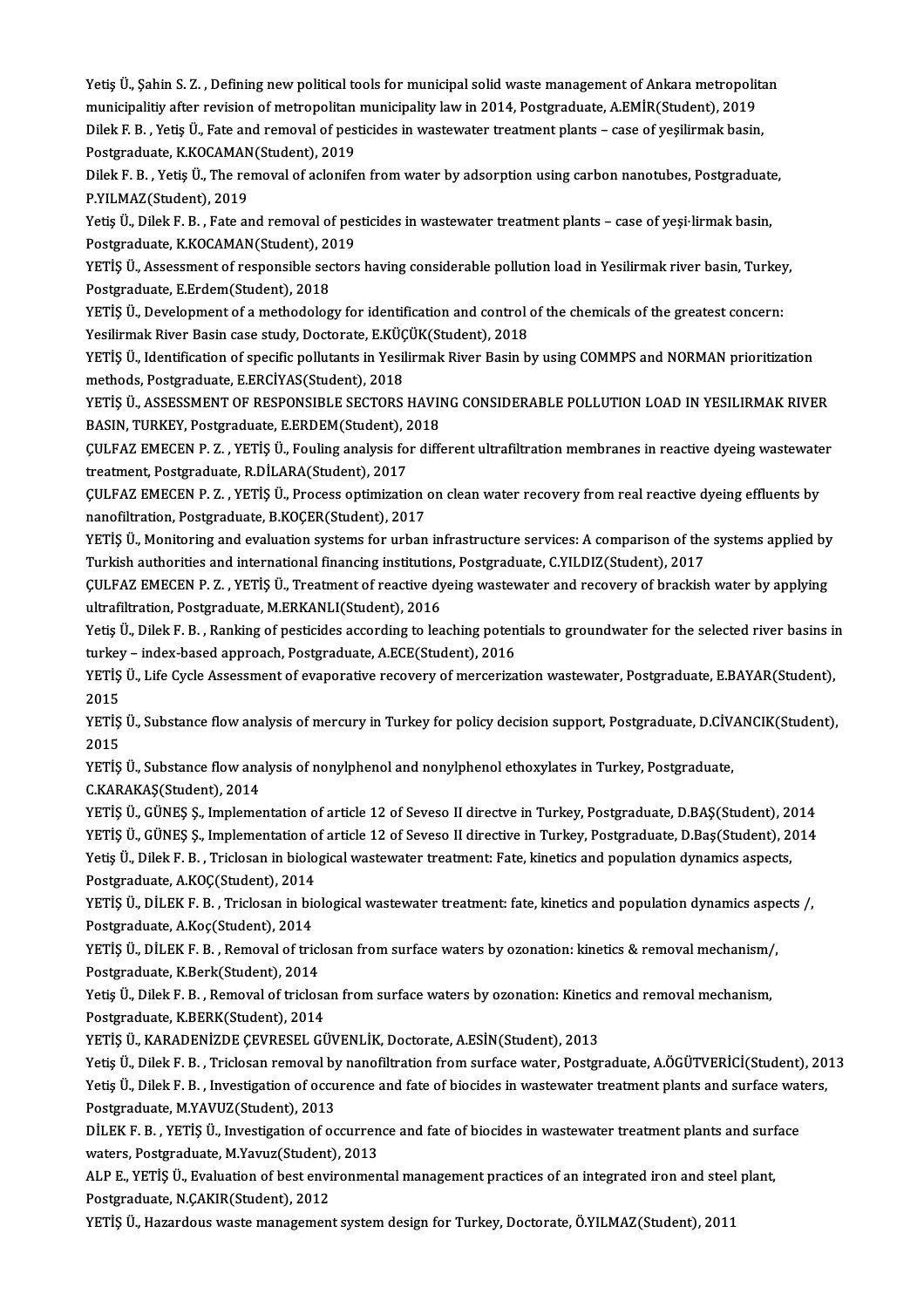Yetiş Ü., Dilek F. B. , Comparison of sub-processes and final products of iron and steel production with life cycle<br>255899ment, Restanduate, C.ÖJ MEZ(Student), 2011 Yetiş Ü., Dilek F. B. , Comparison of sub-processes an<br>assessment, Postgraduate, G.ÖLMEZ(Student), 2011<br>VETİS Ü. Sulphata ramaval bu nanafiltration from ve Yetiş Ü., Dilek F. B. , Comparison of sub-processes and final products of iron and steel production with l<br>assessment, Postgraduate, G.ÖLMEZ(Student), 2011<br>YETİŞ Ü., Sulphate removal by nanofiltration from water, Postgradu

assessment, Postgraduate, G.ÖLMEZ(Student), 2011<br>YETİŞ Ü., Sulphate removal by nanofiltration from water, Postgraduate, A.KARABACAK(Student), 2010<br>YETİŞ Ü., Ozonation of a denim producing textile industry wastewater-proces YETİŞ Ü., Sulphate remo<br>YETİŞ Ü., Ozonation of a<br>E.Kaan(Student), 2010<br>YETİS Ü. Drinking urate YETİŞ Ü., Ozonation of a denim producing textile industry wastewater-process optimization, Postgradua<br>E.Kaan(Student), 2010<br>YETİŞ Ü., Drinking water quality in Ankara: A monitoring study, Postgraduate, G.TEZCE(Student), 20

E.Kaan(Student), 2010<br>YETİŞ Ü., Drinking water quality in Ankara: A monitoring study, Postgraduate, G.TEZCE(Student), 2010<br>YETİŞ Ü., Ozonation of a denim producing textile industry wastewater?Process optimization, Postgrad YETİŞ Ü., Drinking water<br>YETİŞ Ü., Ozonation of a<br>E.KAAN(Student), 2010<br>YETİS Ü. Bisk assassman YETİŞ Ü., Ozonation of a denim producing textile industry wastewater?Process optimization, Postgraduate,<br>E.KAAN(Student), 2010<br>YETİŞ Ü., Risk assessment for a denim manufacturing plant in Turkey, Postgraduate, M.MUNGAN(Stu

E.KAAN(Student), 2010<br>YETİŞ Ü., Risk assessment for a denim manufacturing plant in Turkey, Postgraduate, M.MUNGAN(Student), 20<br>YETİŞ Ü., Caustic recovery from highly alkaline denim mercerizing wastewaters using membrane te YETİŞ Ü., Risk assessment for a denim m<br>YETİŞ Ü., Caustic recovery from highly a<br>Postgraduate, C.VAROL(Student), 2008<br>YETİS Ü. Disinfestion bu nradusta forma YETİŞ Ü., Caustic recovery from highly alkaline denim mercerizing wastewaters using membrane technology,<br>Postgraduate, C.VAROL(Student), 2008<br>YETİŞ Ü., Disinfection by-products formation in low-bromide and low-SUVA waters,

Postgraduate, C.VAROL(Student), 2008<br>YETİŞ Ü., Disinfection by-products formation in low-bromide and low-SUVA waters, Doctorate, N.ATEŞ(<br>YETİŞ Ü., Indigo dyeing wastewater treatment by the membrane based filtration process YETİŞ Ü., Disinfection by-<br>YETİŞ Ü., Indigo dyeing w<br>M.ÜNLÜ(Student), 2008<br>YETİS Ü. Assessment of t YETİŞ Ü., Indigo dyeing wastewater treatment by the membrane based filtration process, Postgraduate,<br>M.ÜNLÜ(Student), 2008<br>YETİŞ Ü., Assessment of the best available wastewater management techniques for a textile mill: Cos

M.ÜNLÜ(Student), 2008<br>YETİŞ Ü., Assessment of the best available wastew<br>analysis, Postgraduate, B.DOĞAN(Student), 2008<br>YETİŞ Ü. An integrated desision sunnant system f YETİŞ Ü., Assessment of the best available wastewater management techniques for a textile mill: Cost and ben<br>analysis, Postgraduate, B.DOĞAN(Student), 2008<br>YETİŞ Ü., An integrated decision-support system for industrial acc

analysis, Postgraduate, B.DOĞAN(Student), 2008<br>YETİŞ Ü., An integrated decision-support system for industrial accidents, Doctorate, S.GİRGİN(Student), 2008<br>YETİŞ Ü., Improvements in energy and water consumption performance YETİŞ Ü., An integrated decision-support system for industrial accidents, Doctorate, S.GİRGİN(Student), 2008<br>YETİŞ Ü., Improvements in energy and water consumption performances of a textile mill after bat application<br>Postg YETİŞ Ü., Improvements in energy and water consumption performances of a textile mill af<br>Postgraduate, A.MERVE(Student), 2008<br>YETİŞ Ü., Biological and chemical sludge filtration, Doctorate, H.YÜKSELER(Student), 2007<br>YETİŞ

YETİŞ Ü., Biological and chemical sludge filtration, Doctorate, H.YÜKSELER(Student), 2007

YETİŞ Ü., YILMAZ L., Recovery and reuse of indigo dyeing wastewater using membrane technology, Doctorate,<br>N.UZAL(Student), 2007

YETİŞ Ü., Hazardous waste inventory of Turkey, Postgraduate, Ö.YILMAZ(Student), 2006

N.UZAL(Student), 2007<br>YETİŞ Ü., Hazardous waste inventory of Turkey, Postgraduate, Ö.YILMAZ(Student), 2006<br>YETİŞ Ü., YILMAZ L., Development of a membrane based treatment scheme for water recovery from textile effluents,<br>De YETİŞ Ü., Hazardous waste inventory<br>YETİŞ Ü., YILMAZ L., Development of<br>Doctorate, G.ÇAPAR(Student), 2005<br>YETİS Ü. Bemeval of lead yejra anas YETİŞ Ü., YILMAZ L., Development of a membrane based treatment scheme for water recovery<br>Doctorate, G.ÇAPAR(Student), 2005<br>YETİŞ Ü., Removal of lead using anaerobic biomass, Postgraduate, E.TOKCAER(Student), 2003<br>YETİŞ Ü.

YETİŞ Ü., Removal of lead using anaerobic biomass, Postgraduate, E.TOKCAER(Student), 2003

Doctorate, G.ÇAPAR(Student), 2005<br>YETİŞ Ü., Removal of lead using anaerobic biomass, Postgraduate, E.TOKCAER(Student), 2003<br>YETİŞ Ü., Effect of extracellular polymer compusition of activated sludge on the removal of heavy YETİŞ Ü., Effect of extracellular polymer compusition of activated sludge on the removal of heavy metals by biosorption,<br>Postgraduate, B.YÜNCÜ(Student), 2003<br>YETİŞ Ü., Effect of extracellular polymer composition of activat

Postgraduate, B.YÜNCÜ(Student), 2003<br>YETİŞ Ü., Effect of extracellular polymer<br>Postgraduate, B.Yüncü(Student), 2003<br>Yetiş Ü. Dilek E. B., Enhanged sesgulati YETİŞ Ü., Effect of extracellular polymer composition of activated sludge on the removal of heavy metals by b<br>Postgraduate, B.Yüncü(Student), 2003<br>Yetiş Ü., Dilek F. B. , Enhanced coagulation of raw water of Ankara city, P Postgraduate, B.Yüncü(Student), 2003<br>Yetiş Ü., Dilek F. B. , Enhanced coagulation of raw water of Ankara city, Postgraduate, E.ATLI(Student<br>YETİŞ Ü., ÜNLÜ K., Comparison of leaching tests for hazardous waste characterizati

Yetiş Ü., Dilek F. B. , Enhanced coa<br>YETİŞ Ü., ÜNLÜ K., Comparison of<br>N.ANBARYAPAN(Student), 2001<br>Yetiş Ü. Dilek E. B., Kinetiş seneci

YETİŞ Ü., ÜNLÜ K., Comparison of leaching tests for hazardous waste characterization, Postgraduate,<br>N.ANBARYAPAN(Student), 2001<br>Yetiş Ü., Dilek F. B. , Kinetic aspects of decolorization of pulp and paper industry wastewate N.ANBARYAPAN(Student), 2001<br>Yetiş Ü., Dilek F. B. , Kinetic aspec<br>E.TARLAN(Student), 2001 Yetiş Ü., Dilek F. B. , Kinetic aspects of decolorization of pulp and paper industry wastewaters by algae, Doctor<br>E.TARLAN(Student), 2001<br>YETİŞ Ü., Life cycle assessment of municipal solid waste treatment methods: Ankara c

YETİŞ Ü., Life cycle assessment of municipal solid waste treatment methods: Ankara case study, Postgraduate, D.ÖZELER(Student), 2001 YETİŞ Ü., Life cycle assessment of municipal solid waste treatment methods: Ankara case study, Postgraduate,<br>D.ÖZELER(Student), 2001<br>YETİŞ Ü., Use of environmental performance indicators to promote cleaner technologies in

D.ÖZELER(Student), 2001<br>YETİŞ Ü., Use of environmental performance indicators to promote cleaner tecl<br>cotton textile wet processing industry, Postgraduate, M.Mirata(Student), 2000<br>YETİŞ Ü. Pieserntian of nickel and lead by YETİŞ Ü., Use of environmental performance indicators to promote cleaner technologies in small and medium sized<br>cotton textile wet processing industry, Postgraduate, M.Mirata(Student), 2000<br>YETİŞ Ü., Biosorption of nickel

cotton textile wet processing industry, Postgraduate, M.Mirata(Student), 2000<br>YETİŞ Ü., Biosorption of nickel and lead by phanerochaete chrysosporium type white rot fungus from a binary metal<br>system, Doctorate, İ.HALUK(Stu YETİŞ Ü., Biosorption of nickel and lead by phanerochaete chrysosporium type white rot fungus from a binary meta<br>system, Doctorate, İ.HALUK(Student), 2000<br>YETİŞ Ü., Use of environmental performance indicators to promote cl

system, Doctorate, İ.HALUK(Student), 2000<br>YETİŞ Ü., Use of environmental performance indicators to promote cleaner techn<br>cotton textile wet provessing industry, Postgraduate, M.MİRATA(Student), 2000<br>VETİŞ Ü. Hayrı matal bi YETİŞ Ü., Use of environmental performance indicators to promote cleaner technologies in small and r<br>cotton textile wet provessing industry, Postgraduate, M.MİRATA(Student), 2000<br>YETİŞ Ü., Heavy metal biosorption by anaero cotton textile wet provessing industry, Postgraduate, M.MİRATA(Student), 2000<br>YETİŞ Ü., Heavy metal biosorption by anaerobic biomass, Postgraduate, B.HAYTOĞLU(Student), 2000<br>YETİS Ü., Existing situation in Ankara water dis

YETİŞ Ü., Heavy metal biosorption by anaerobic biomass, Postgraduate, B.HAYTOĞLU(Student), 2000

YETİŞ Ü., Existing situation in Ankara water distribution system in terms of total trihalomethanes and organic matter,<br>Postgraduate, B.TOKMAK(Student), 1999<br>YETİŞ Ü., Non-market valuation of environmental damage: a case st

Postgraduate, B.TOKMAK(Student), 1999<br>YETİŞ Ü., Non-market valuation of enviroı<br>Postgraduate, E.Alp(Student), 1999 YETİŞ Ü., Non-market valuation of environmental damage: a case study on Yusufeli dam and hydroelectric power plant,<br>Postgraduate, E.Alp(Student), 1999<br>YETİŞ Ü., A Case study valuation of environmental damage: A case study

YETİŞ Ü., A Case study valuation of environmental damage: A case study on Yusufeli Dam and hydroelectric power plant,<br>Postgraduate, E.ALP(Student), 1999

YETİŞ Ü., Seasonal variation of characteristics and THMFP of Çamlıdere and Kurtboğazı reservoir waters, Postgraduate,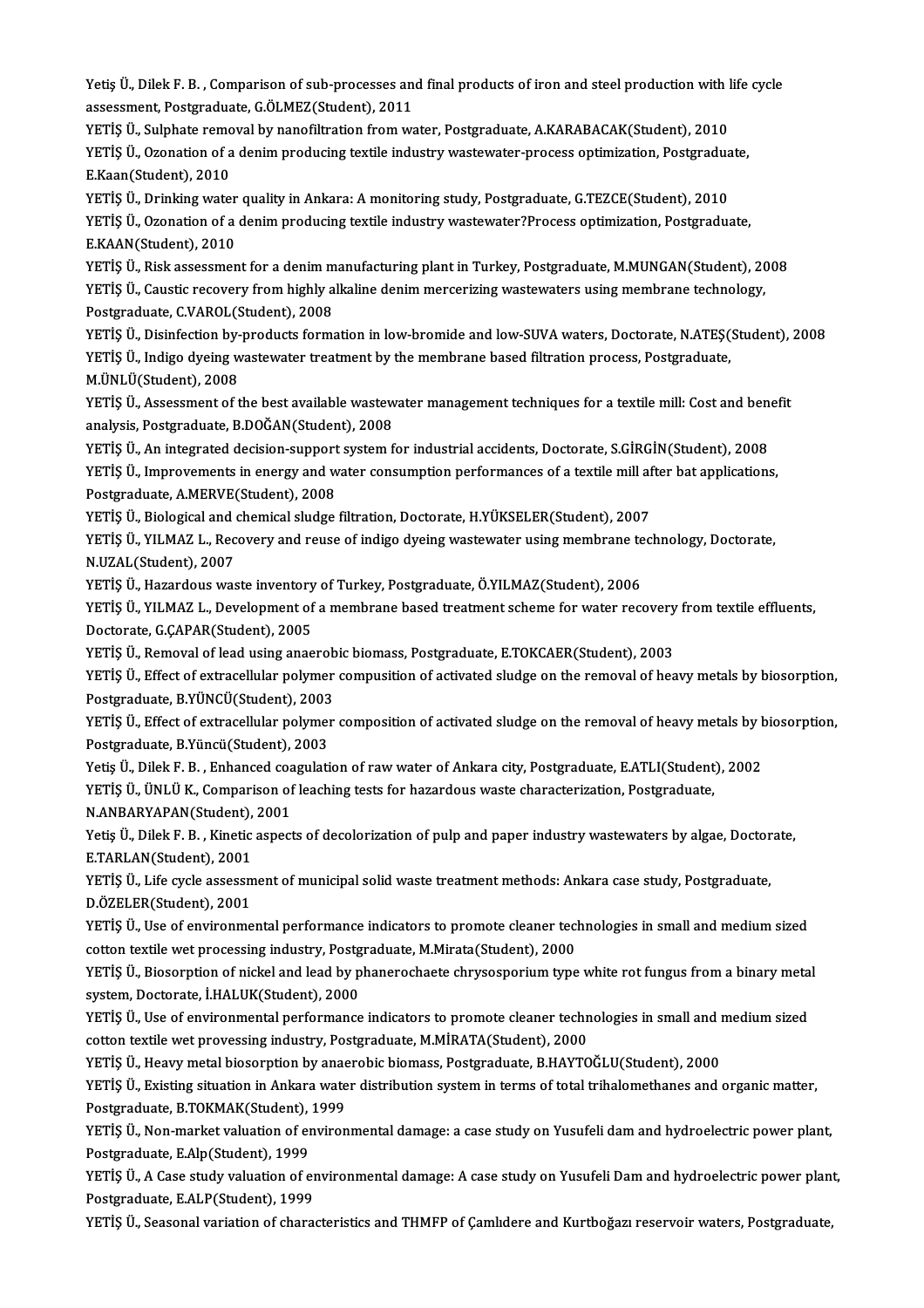o.<br>O.GÜR(Student), 1999<br>VETİS Ü. The Bemeyel

YETİŞ Ü., The Removal of trihalomethane precursors by activated carbon treatment, Postgraduate, G.KESİKTAŞ(Student),<br>1998 0.GÜR<br>YETİŞ<br>1998<br>VETİS YETİŞ Ü., The Removal of trihalomethane precursors by activated carbon treatment, Po<br>1998<br>YETİŞ Ü., Nickel sorption by activated sludge, Postgraduate, B.ARICAN(Student), 1998<br>ÖZCEN C. YETİŞ Ü. Imprevementa ef the bleashing

1998<br>YETİŞ Ü., Nickel sorption by activated sludge, Postgraduate, B.ARICAN(Student), 1998<br>ÖZGEN C., YETİŞ Ü., Improvements of the bleaching process of Dalaman Pulp and Paper Plant to reduce the<br>anviranmental impacts. Postg YETİŞ Ü., Nickel sorption by activated sludge, Postgraduate, B.A.<br>ÖZGEN C., YETİŞ Ü., Improvements of the bleaching process of<br>environmental impacts, Postgraduate, M.Hafız(Student), 1997<br>veris ü. Bioserntion of load by a v ÖZGEN C., YETİŞ Ü., Improvements of the bleaching process of Dalaman Pulp and Paper Plar<br>environmental impacts, Postgraduate, M.Hafız(Student), 1997<br>YETİŞ Ü., Biosorption of lead by a white-rot fungus, Postgraduate, A.DÖLE

environmental impacts, Postgraduate, M.Hafiz(Student), 1997<br>YETİŞ Ü., Biosorption of lead by a white-rot fungus, Postgraduate, A.DÖLEK(Student), 1997<br>YETİŞ Ü., Heavy metal biosorption by polyporous versrcolor, Postgraduate

YETİŞ Ü., Heavy metal biosorbtion by polyporous versicolor, Postgraduate, A.Erbay(Student), 1997

YETİŞ Ü., Heavy metal biosorption by polyporous versrcolor, Postgraduate, A.ERBAY(Student), 1997<br>YETİŞ Ü., Heavy metal biosorbtion by polyporous versicolor, Postgraduate, A.Erbay(Student), 1997<br>YETİŞ Ü., Characterization o YETİŞ Ü., Heavy metal biosorbtion by polyporous versicolor, Postgraduate, A.Erbay(Student), 1997<br>YETİŞ Ü., Characterization of chlorine dioxide bleached pulp effluents, Postgraduate, Ş.M(Student), 1996<br>YETİŞ Ü., Characteiz YETİŞ Ü., Characterization of chlorine dioxide bleached pulp effluents, Postgraduate, Ş.M.(Student), YETİŞ Ü., Characteization of chlorine dioxide bleached pulp effluents, Postgraduate, Ş.H.(Student), 1996<br>YETİŞ Ü., Respir

YETİŞ Ü., Characteization of chlorine dioxide bleached pulp effluents, Postgraduate, S.H.(Student), 1996<br>YETİŞ Ü., Respirometric study of bod-effects of metals., Postgraduate, M.Lüle(Student), 1996<br>YETİŞ Ü., CR(III) and ZN YETİŞ Ü., Respirometric study of bod-<br>YETİŞ Ü., CR(III) and ZN(II) removal<br>Postgraduate, G.Arat(Student), 1996<br>YETİS Ü. Gr (III) and Zn (II) removal YETİŞ Ü., CR(III) and ZN(II) removal originating from a synthetic chromium plating wastewater by coprecipitation,<br>Postgraduate, G.Arat(Student), 1996<br>YETİŞ Ü., Cr (III) and Zn (II) removal origination from a synthetic chro

Postgraduate, G.Arat(Student), 1996<br>YETİŞ Ü., Cr (III) and Zn (II) removal o<br>Postgraduate, G.ARAT(Student), 1996<br>YETİS Ü. Posnirometris studu of POD J YETİŞ Ü., Cr (III) and Zn (II) removal origination from a synthetic chronium plating wastewate:<br>Postgraduate, G.ARAT(Student), 1996<br>YETİŞ Ü., Respirometric study of BOD. Effects of metals, Postgraduate, M.LÜLE(Student), 19

Postgraduate, G.ARAT(Student), 1996<br>YETİŞ Ü., Respirometric study of BOD. Effects of metals, Postgraduate, M.LÜLE(Student), 1996<br>YETİS Ü., Optimization of the coagulation process towards simultaneous removals of THM precur study, Postgraduate, A.TUNCER(Student), 1994

YETİŞ Ü., Effects of waste activated sludge on primary setting, Postgraduate, E.TARLAN(Student), 1994

YETİŞ Ü., ATİMTAY A., Effects of waste activated sludge on primary settling, Postgraduate, E.Tarlan(Student), 1994 YETİŞ Ü., Optimization of the coagulation process towards simultaneous removals of THM precursors and turbidity - A YETİŞ Ü., ATİMTAY A., Effects of waste activated slucertiş Ü., Optimization of the coagulation process to case study, Postgraduate, A.Tuncer(Student), 1994<br>VETİŞ Ü. An Annroach for reducing aov in the blase

YETİŞ Ü., Optimization of the coagulation process towards simultaneous removals of THM precursors and turbidity<br>case study, Postgraduate, A.Tuncer(Student), 1994<br>YETİŞ Ü., An Approach for reducing aox in the bleaching effl case study, Postgraduate, A.Tuncer(Student)<br>Postgraduate, A.SELÇUK(Student), 1994<br>Postgraduate, A.SELÇUK(Student), 1994<br>VETİS Ü. Chamisal presinitation of beauv YETİŞ Ü., An Approach for reducing aox in the bleaching effluents of A Turkish pulp and paper plant : A case stud<br>Postgraduate, A.SELÇUK(Student), 1994<br>YETİŞ Ü., Chemical precipitation of heavy metals-comparison of calcium

Postgraduate, A.SELÇUK(Student), 1994<br>YETİŞ Ü., Chemical precipitation of heavy metals-comparison of calcium hydroxide and magnesium hydroxi<br>precipitating divalent cadmium and trivalent chromium, Postgraduate, E.ESKENDARNA YETİŞ Ü., Chemical precipitation of heavy metals-comparison of calcium hydroxide and magnesium hydroxi<br>precipitating divalent cadmium and trivalent chromium, Postgraduate, E.ESKENDARNAJAD(Student), 1994<br>YETİŞ Ü., Effects o precipitating divalent cadmium and trivalent chromium, Postgraduate, E.ESKENDARNAJAD(Student), 1994<br>YETİŞ Ü., Effects of (II) on bod exertion modelling of the bod curve, Postgraduate, G.Yücel(Student), 1992<br>YETİŞ Ü., Effec YETİŞ Ü., Effects of (II) on bod exertion modelling of the bod curve., Postgraduate, G.Yücel(Student), 1992<br>YETİŞ Ü., Effects of Ni (II) on BOD exertion modelling of the bod curve, Postgraduate, G.YÜCEL(Student), 1992<br>YETİ

# YETİŞ Ü., Stimulative effects of chromium (VI) on activated sludge process, Postgraduate, G.N.(Student), 1991<br>Articles Published in Journals That Entered SCI, SSCI and AHCI Indexes

rticles Published in Journals That Entered SCI, SSCI and AHCI Indexes<br>I. Removal of pesticides from secondary treated urban wastewater by reverse osmosis<br>ATES N. UZAL N. VETIS Ü. DU EK E. P. ATEŞ A BIJISHEM III JOMATIMISTAM<br>Removal of pesticides from second<br>ATEŞ N., UZAL N., YETİŞ Ü., DİLEK F. B.<br>ENVIRONMENTAL SCIENCE AND POLL Removal of pesticides from secondary treated urban wastewater by reverse o<br>ATEŞ N., UZAL N., YETİŞ Ü., DİLEK F. B.<br>ENVIRONMENTAL SCIENCE AND POLLUTION RESEARCH, 2022 (Journal Indexed in SCI)<br>Spatial distribution and sourse

ENVIRONMENTAL SCIENCE AND POLLUTION RESEARCH, 2022 (Journal Indexed in SCI)

- ATEŞ N., UZAL N., YETİŞ Ü., DİLEK F. B.<br>ENVIRONMENTAL SCIENCE AND POLLUTION RESEARCH, 2022 (Journal Indexed in SCI)<br>II. Spatial distribution and source identification of persistent organic pollutants in the sediments of th DincB.,ÇELEBİA.,AvazG.,CanlO.,GuzelB.,ERENB.,YETİŞÜ. Yesilirmak River and coastal area in the Black Sea<br>Dinc B., ÇELEBİ A., Avaz G., Canl O., Guzel B., EREN B., YETİŞ Ü.<br>MARINE POLLUTION BULLETIN, vol.172, 2021 (Journal Indexed in SCI)<br>Formation of nitrogen functionalities i Dinc B., ÇELEBİ A., Avaz G., Canl O., Guzel B., EREN B., YETİŞ Ü.<br>MARINE POLLUTION BULLETIN, vol.172, 2021 (Journal Indexed in SCI)<br>III. Formation of nitrogen functionalities in biochar materials and their role in the miti
- MARINE POLLUTION BULLETIN, vol.172, 2021 (Journal Indexed<br>Formation of nitrogen functionalities in biochar material:<br>hazardous emerging organic pollutants from wastewater<br>Peser P. VOUSAE P. VETIS (I. Abbes Q. Kuron E. E. W Formation of nitrogen functionalities in biochar materials and their role i<br>hazardous emerging organic pollutants from wastewater<br>Başer B., YOUSAF B., YETİŞ Ü., Abbas Q., Kwon E. E. , Wang S., Bolan N. S. , Rinklebe J.<br>Jou hazardous emerging organic pollutants from wastewater<br>Başer B., YOUSAF B., YETİŞ Ü., Abbas Q., Kwon E. E. , Wang S., Bolan N. S. , Rinklebe J.<br>Journal of Hazardous Materials, vol.416, 2021 (Journal Indexed in SCI)
- IV. A practical approach for the determination of environmental quality standards-based discharge Journal of Hazardous Materials, vol.416, 2021 (Journal Indexed in SCI)<br>A practical approach for the determination of environmental quality<br>limits: the case of Tersakan sub-basin of Yeşilırmak River in Turkey.<br>Celebi S. Vet A practical approach f<br>limits: the case of Ter:<br>Çelebi S., Yetiş Ü., Ünlü K.<br>Environmental science ar li<mark>mits: the case of Tersakan sub-basin of Yeşilırmak River in Turkey.</mark><br>Çelebi S., Yetiş Ü., Ünlü K.<br>Environmental science and pollution research international, vol.28, pp.38730-38748, 2021 (Journal Indexed in SCI

Celebi S., Ye<br>Environmer<br>Expanded)<br>Osaunnens Environmental science and pollution research international, vol.28, pp.38730<br>Expanded)<br>V. Occurrence of micropollutants in the Yesilirmak River Basin, Turkey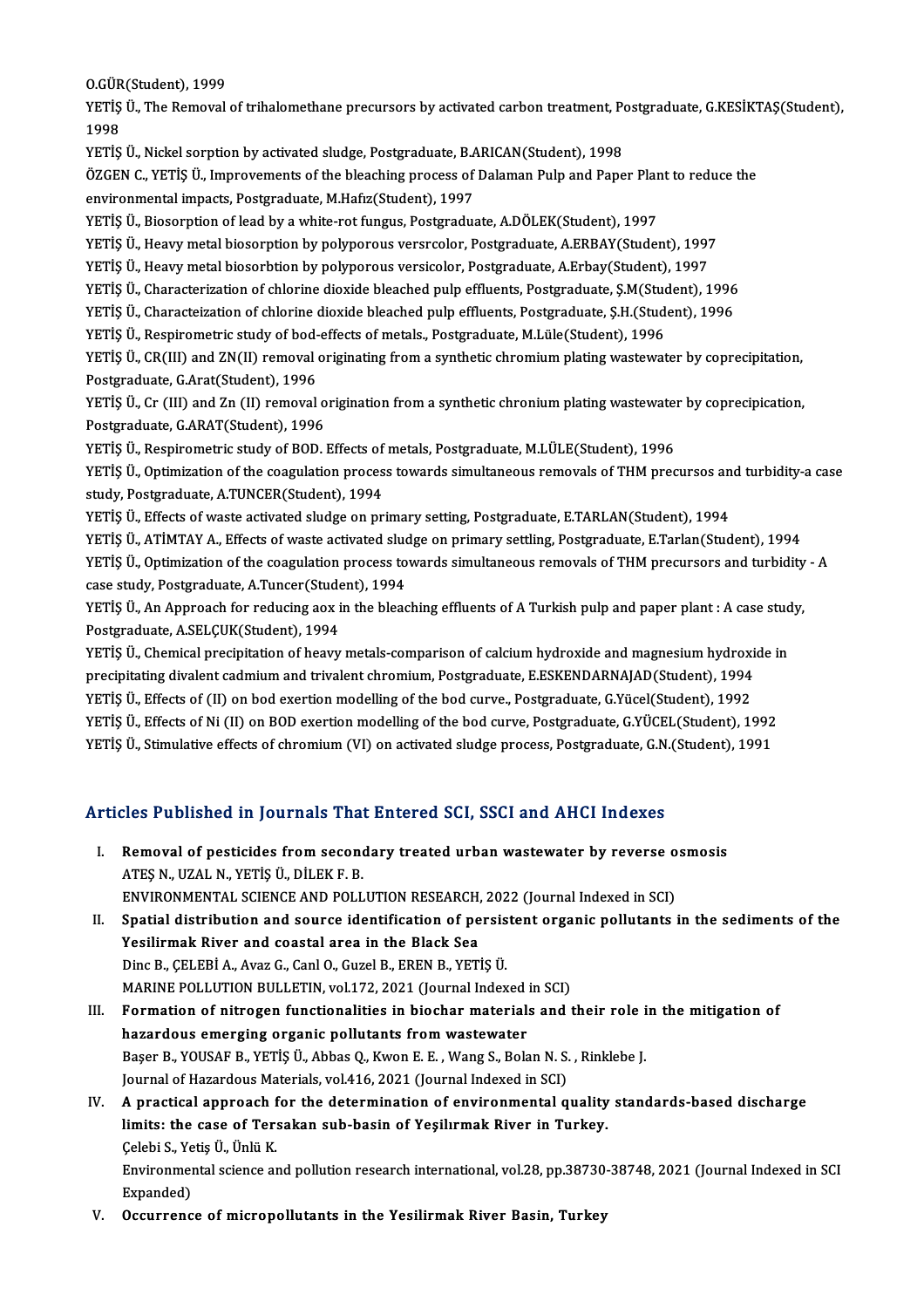Küçük E., Pilevneli T., Erguven G. O. , Aslan S., Olgun E. O. , Canli O., Ünlü K., Dilek F. B. , İpek U., Avaz G., et al.<br>Environmental Science and Pollution Besearch, val 38, no 10, np 34830, 34846, 3031 (Journal Indoved Küçük E., Pilevneli T., Erguven G. O. , Aslan S., Olgun E. O. , Canli O., Ünlü K., Dilek F. B. , İpek U., Avaz G., et al.<br>Environmental Science and Pollution Research, vol.28, no.19, pp.24830-24846, 2021 (Journal Indexed i Küçük E., Pi<br>Environmer<br>Expanded)<br>Imidaeları Environmental Science and Pollution Research, vol.28, no.19, pp.24830-24846, 2021 (Journal Indexed in SCI<br>Expanded)<br>VI. Imidacloprid elimination by O3 and O3/UV: kinetics study, matrix effect, and mechanism insight<br>Bechive

- Expanded)<br>Imidacloprid elimination by 03<br>Baghirzade B. S. , Yetiş Ü., Dilek F. B.<br>Environmental Science and Pollution Imidacloprid elimination by 03 and 03/UV: kinetics study, matrix effect, and mechanism insight<br>Baghirzade B. S. , Yetiş Ü., Dilek F. B.<br>Environmental Science and Pollution Research, vol.28, no.19, pp.24535-24551, 2021 (Jou Baghirzade B. S. , Yetiş Ü., Dilek F. B.<br>Environmental Science and Pollution Research, vol.28, no.19, pp.24535-24551, 2021 (Journal Indexed in SCI<br>Expanded)
- Environmental Science and Pollution Research, vol.28, no.19, pp.24535-24551, 2021 (Journal Indexed in SCI<br>Expanded)<br>VII. A strategy for the implementation of water-quality-based discharge limits for the regulation of<br>harar Expanded)<br>A strategy for the impl<br>hazardous substances<br>CÜRSOV HAKERVENLER I A strategy for the implementation of water-quality-based discharge limits for the regulation of<br>hazardous substances<br>GÜRSOY HAKSEVENLER B. H. , Atasoy-Aytis E., Dilaver M., YALÇINKAYA S., Findik-Cinar N., KÜÇÜK E., PİLEVNE

hazardous substances<br>GÜRSOY HAKSEVENLER B. H. , Atasoy-Ay<br>Koc-Orhon A., Siltu E., Gucver S. M. , et al.<br>ENWIRONMENTAL SCIENCE AND POLLU' GÜRSOY HAKSEVENLER B. H. , Atasoy-Aytis E., Dilaver M., YALÇINKAYA S., Findik-Cinar N., KÜÇÜK E., PİLEVNELİ T.,<br>Koc-Orhon A., Siltu E., Gucver S. M. , et al.<br>ENVIRONMENTAL SCIENCE AND POLLUTION RESEARCH, vol.28, no.19, pp.

Koc-Orhon A., Siltu E., Gucver S. M. , et al.<br>ENVIRONMENTAL SCIENCE AND POLLUTION RESEARCH, vol.28, no.19, pp.24706-24720, 2021 (Journal Indexed in<br>SCI) ENVIRONMENTAL SCIENCE AND POLLUTION RESEARCH, vol.28, no.19, pp.24706-24720, 2021 (Journal SCI)<br>SCI)<br>VIII. Evaluation of Organochlorine Pesticides (OCPs) and Polychlorinated Biphenyls (PCBs)

SCI)<br>Evaluation of Organochlorine Pesticides (OCPs) and Polychlorinated Bi<sub>l</sub><br>Concentrations in the River and Marine Sediments of Samsun Coastline<br>Pine B. Aver C. Capli O. Curel B. EDEN B. VETIS (I Evaluation of Organochlorine Pesticides (OCF<br>Concentrations in the River and Marine Sedin<br>Dinc B., Avaz G., Canli O., Guzel B., EREN B., YETİŞ Ü.<br>JOUPMAL OE WATER CHEMISTRY AND TECHNOLOG Concentrations in the River and Marine Sediments of Samsun Coastline<br>Dinc B., Avaz G., Canli O., Guzel B., EREN B., YETİŞ Ü.<br>JOURNAL OF WATER CHEMISTRY AND TECHNOLOGY, vol.43, no.2, pp.131-138, 2021 (Journal Indexed in SCI

Dinc B., Avaz G., Canli O., Guzel B., EREN B., YETİŞ Ü.<br>JOURNAL OF WATER CHEMISTRY AND TECHNOLOGY, vol.43, no.2, pp.131-138, 2021 (Journal Indexed in<br>IX. Removal of endocrine-disrupting chemicals from textile industry effl JOURNAL OF WATER CHEMISTRY AND TECHNOLOGY, vol.43, no.2, pp.131-138, 2021 (Journal Indexed in SCI)<br>Removal of endocrine-disrupting chemicals from textile industry effluents by nanofiltration<br>Emek A. D. A. , Yilmazer C. E. Removal of end<br>Emek A. D. A. , Yilr<br>Orhon A. K. , et al.<br>DESALINATION A Emek A. D. A. , Yilmazer C. E. , Cinar S., Kiraz O., Pasaoglu M. E. , Tasdemir R. S. , Ozgun O. K. , Koyu<br>Orhon A. K. , et al.<br>DESALINATION AND WATER TREATMENT, vol.211, pp.411-421, 2021 (Journal Indexed in SCI)<br>Assossing Orhon A. K. , et al.<br>DESALINATION AND WATER TREATMENT, vol.211, pp.411-421, 2021 (Journal Indexed in SCI)<br>X. Assessing technologies for reducing dust emissions from sintermaking based on cross-media effects

and economic analysis and economic analysis<br>ÇAKIR N., ALP E., YETİŞ Ü.<br>CLEAN TECHNOLOGIES AND ENVIRONMENTAL POLICY, vol.22, no.9, pp.1909-1928, 2020 (Journal Indexed in SCI)<br>Performance of esone and persyone an the remeval of endesrine disrunti

ÇAKIRN.,ALPE.,YETİŞÜ.

CAKIR N., ALP E., YETİŞ Ü.<br>CLEAN TECHNOLOGIES AND ENVIRONMENTAL POLICY, vol.22, no.9, pp.1909-1928, 2020 (Journal Indexed i<br>XI. Performance of ozone and peroxone on the removal of endocrine disrupting chemicals (EDCs)<br>coup CLEAN TECHNOLOGIES AND E<br>Performance of ozone and<br>coupled with cost analysis<br>Olmez Hong T. Degruel S. Em Performance of ozone and peroxone on the removal of endocrine disrupting chemicals (EDCs)<br>coupled with cost analysis<br>Ölmez Hancı T., Dogruel S., Emek A. D. A. , Yilmazer C. E. , Cinar S., Kiraz O., Citil E., Orhon A. K. ,

coupled with cost analysis<br>Ölmez Hancı T., Dogruel S., Em<br>et al. Ölmez Hancı T., Dogruel S., Emek A. D. A. , Yilmazer C. E. , Cinar S., Kiraz O., Citil E., Orhon A. K. ,<br>et al.<br>WATER SCIENCE AND TECHNOLOGY, vol.82, no.4, pp.640-650, 2020 (Journal Indexed in SCI)<br>Determination of groundw

WATER SCIENCE AND TECHNOLOGY, vol.82, no.4, pp.640-650, 2020 (Journal Indexed in SCI)<br>XII. Determination of groundwater threshold values: A methodological approach

Bulut O.F., Duru B., Cakmak O., Gunhan O., Dilek F.B., Yetiş Ü. Determination of groundwater threshold values: A methodological a<br>Bulut O. F. , Duru B., Cakmak O., Gunhan O., Dilek F. B. , Yetiş Ü.<br>JOURNAL OF CLEANER PRODUCTION, vol.253, 2020 (Journal Indexed in SCI)<br>Sulfate remeval fr

## Bulut O. F. , Duru B., Cakmak O., Gunhan O., Dilek F. B. , Yetiş Ü.<br>JOURNAL OF CLEANER PRODUCTION, vol.253, 2020 (Journal Indexed in SCI)<br>XIII. Sulfate removal from drinking water by commercially available nanofiltrati **JOURNAL OF CLEAN<br>Sulfate removal fi<br>parametric study<br>Karabasak A. Dilaki** Sulfate removal from drinking water by comr<br>parametric study<br>Karabacak A., Dilek F. B. , Yılmaz L., Kitiş M., Yetiş Ü.<br>Deselination and Water Treatment val 205. np 206 parametric study<br>Karabacak A., Dilek F. B. , Yılmaz L., Kitiş M., Yetiş Ü.<br>Desalination and Water Treatment, vol.205, pp.296-307, 2020 (Journal Indexed in SCI)

## Karabacak A., Dilek F. B. , Yılmaz L., Kitiş M., Yetiş Ü.<br>Desalination and Water Treatment, vol.205, pp.296-307, 2020 (Journal Indexed in SCI)<br>XIV. Identification of management strategies and generation factors for spe **Desalination and Water Tr<br>Identification of manag<br>plant wastes in Turkey<br>CELEPIS - VETIS ÜLÜNUÜ Identification of manager<br>plant wastes in Turkey<br>ÇELEBİ S., YETİŞ Ü., ÜNLÜ K.<br>WASTE MANAÇEMENT & PE** plant wastes in Turkey<br>ÇELEBİ S., YETİŞ Ü., ÜNLÜ K.<br>WASTE MANAGEMENT & RESEARCH, vol.37, no.3, pp.199-209, 2019 (Journal Indexed in SCI)<br>Identification of waste management strategies and waste generation fasters for th

## CELEBİ S., YETİŞ Ü., ÜNLÜ K.<br>WASTE MANAGEMENT & RESEARCH, vol.37, no.3, pp.199-209, 2019 (Journal Indexed in SCI)<br>XV. Identification of waste management strategies and waste generation factors for thermal power plant<br>s WASTE MANAGEMENT & R.<br>Identification of waste m<br>sector wastes in Turkey<br>Domir G. VETIS (I. UNI II K

Demir C.,YETİŞÜ.,ÜNLÜK.

WASTE MANAGEMENT & RESEARCH, vol.37, no.3, pp.210-218, 2019 (Journal Indexed in SCI)

## XVI. A newscreening index for pesticides leachability to groundwater DEMİRA.E.A. ,DİLEKF.B. ,YETİŞÜ. A new screening index for pesticides leachability to groundwater<br>DEMİR A. E. A. , DİLEK F. B. , YETİŞ Ü.<br>JOURNAL OF ENVIRONMENTAL MANAGEMENT, vol.231, pp.1193-1202, 2019 (Journal Indexed in SCI)<br>Fate of trialecen in labora

## DEMIR A. E. A. , DILEK F. B. , YETIŞ Ü.<br>JOURNAL OF ENVIRONMENTAL MANAGEMENT, vol.231, pp.1193-1202, 2019 (Journal Indexed in SCI)<br>XVII. Fate of triclosan in laboratory-scale activated sludge reactors - Effect of culture ac JOURNAL OF ENVIRONMENTAL MANAGEMENT,<br>Fate of triclosan in laboratory-scale activat<br>ORHON A. K. , ORHON K. B. , YETİŞ Ü., DİLEK F. B.<br>JOURNAL OF ENVIRONMENTAL MANACEMENT : Fate of triclosan in laboratory-scale activated sludge reactors - Effect of culture acclimation<br>ORHON A. K., ORHON K. B., YETİŞ Ü., DİLEK F. B.<br>JOURNAL OF ENVIRONMENTAL MANAGEMENT, vol.216, pp.320-327, 2018 (Journal Indexe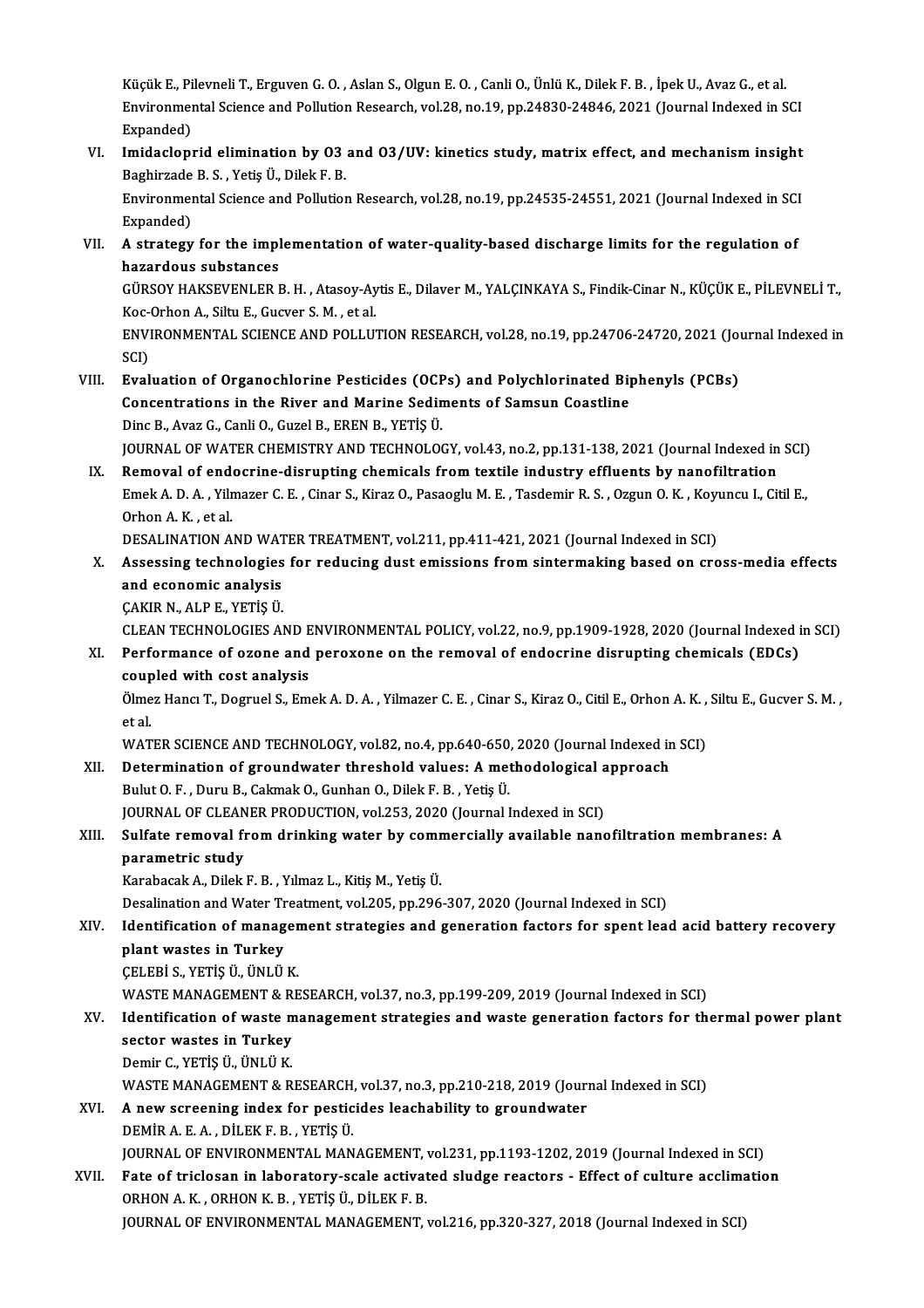| XVIII.  | Substance flow analysis of mercury in Turkey for policy decision support                                                                                          |
|---------|-------------------------------------------------------------------------------------------------------------------------------------------------------------------|
|         | Civancik D, YETIŞ Ü                                                                                                                                               |
|         | ENVIRONMENTAL SCIENCE AND POLLUTION RESEARCH, vol.25, no.4, pp.2996-3008, 2018 (Journal Indexed in                                                                |
|         | SCI)                                                                                                                                                              |
| XIX.    | Triclosan removal from surface water by ozonation - Kinetics and by-products formation                                                                            |
|         | ORHON k b , ORHON a k , DİLEK F. B , YETİŞ Ü.<br>JOURNAL OF ENVIRONMENTAL MANAGEMENT, vol.204, pp.327-336, 2017 (Journal Indexed in SCI)                          |
| XX.     | Hazardous waste management system design under population and environmental impact                                                                                |
|         | considerations                                                                                                                                                    |
|         | Yilmaz O., Kara B. Y., YETİŞ Ü.                                                                                                                                   |
|         | JOURNAL OF ENVIRONMENTAL MANAGEMENT, vol.203, pp.720-731, 2017 (Journal Indexed in SCI)                                                                           |
| XXI.    | Analysis of the best available techniques for wastewaters from a denim manufacturing textile mill                                                                 |
|         | YÜKSELER h., UZAL N., ŞAHİNKAYA E., KİTİŞ M., DİLEK F. B., YETİŞ Ü.                                                                                               |
|         | JOURNAL OF ENVIRONMENTAL MANAGEMENT, vol.203, pp.1118-1125, 2017 (Journal Indexed in SCI)                                                                         |
| XXII.   | Brackish water recovery from reactive dyeing wastewater via ultrafiltration                                                                                       |
|         | Erkanlı M., Yılmaz L., Çulfaz Emecen P.Z., Yetiş Ü.                                                                                                               |
|         | JOURNAL OF CLEANER PRODUCTION, vol.165, pp.1204-1214, 2017 (Journal Indexed in SCI)                                                                               |
| XXIII.  | Sustainable textile production: cleaner production assessment/eco-efficiency analysis study in a<br>textile mill                                                  |
|         | Ozturk E., KÖSEOĞLU H., KARABOYACI M., YİĞİT N. Ö., YETİŞ Ü., KİTİŞ M.                                                                                            |
|         | JOURNAL OF CLEANER PRODUCTION, vol.138, pp.248-263, 2016 (Journal Indexed in SCI)                                                                                 |
| XXIV.   | Ozonation pre and post-treatment of denim textile mill effluents: Effect of cleaner production                                                                    |
|         | measures                                                                                                                                                          |
|         | Morali E. K., UZAL N., YETİŞ Ü.                                                                                                                                   |
|         | JOURNAL OF CLEANER PRODUCTION, vol.137, pp.1-9, 2016 (Journal Indexed in SCI)                                                                                     |
| XXV     | Hazardous waste generation in Turkish pesticide industry                                                                                                          |
|         | Babuna F. F., Toröz İ., AVŞAR E., YETİŞ Ü.                                                                                                                        |
|         | DESALINATION AND WATER TREATMENT, vol.57, no.54, pp.26280-26285, 2016 (Journal Indexed in SCI)                                                                    |
| XXVI.   | Minimization of water and chemical use in a cotton/polyester fabric dyeing textile mill<br>Ozturk E., KÖSEOĞLU H., KARABOYACI M., YİĞİT N. Ö., YETİŞ Ü., KİTİŞ M. |
|         | JOURNAL OF CLEANER PRODUCTION, vol.130, pp.92-102, 2016 (Journal Indexed in SCI)                                                                                  |
| XXVII.  | The environmental impacts of iron and steel industry: a life cycle assessment study                                                                               |
|         | Olmez G. M., DİLEK F. B., Karanfil T., YETİŞ Ü.                                                                                                                   |
|         | JOURNAL OF CLEANER PRODUCTION, vol.130, pp.195-201, 2016 (Journal Indexed in SCI)                                                                                 |
| XXVIII. | Evaluation of Environmental Performance Based on Proximity to Bat Associated Resource Utilization                                                                 |
|         | and Emission Values: A Case Study in a Steel-Making Industry                                                                                                      |
|         | ÇAKIR N., ALP E., YETİŞ Ü.                                                                                                                                        |
|         | WASTE AND BIOMASS VALORIZATION, vol.7, no.4, pp.975-993, 2016 (Journal Indexed in SCI)                                                                            |
| XXIX.   | Triclosan removal by NF from a real drinking water source - Effect of natural organic matter                                                                      |
|         | OGUTVERİCİ A., YILMAZ L., YETİŞ Ü., DİLEK F. B.                                                                                                                   |
| XXX.    | CHEMICAL ENGINEERING JOURNAL, vol.283, pp.330-337, 2016 (Journal Indexed in SCI)<br>Solid waste management scenarios for Cetinje in Montenegro                    |
|         | YETİŞ Ü., Jakobsen J. B., DİLEK F. B., Kiyik E., Mugosa S., Novovic J., Kerestecioglu M.                                                                          |
|         | WASTE MANAGEMENT & RESEARCH, vol.33, no.5, pp.477-485, 2015 (Journal Indexed in SCI)                                                                              |
| XXXI.   | Recovery of caustic from mercerizing wastewaters of a denim textile mill                                                                                          |
|         | Varol C., UZAL N., DİLEK F. B., KİTİŞ M., YETİŞ Ü.                                                                                                                |
|         | DESALINATION AND WATER TREATMENT, vol.53, no.12, pp.3418-3426, 2015 (Journal Indexed in SCI)                                                                      |
| XXXII.  | Biocides in drinking water system of Ankara, Turkey                                                                                                               |
|         | YAVUZ M., Oggioni M., YETİŞ Ü., DİLEK F. B.                                                                                                                       |
|         | DESALINATION AND WATER TREATMENT, vol.53, no.12, pp.3253-3262, 2015 (Journal Indexed in SCI)                                                                      |
| XXXIII. | Evaluation of Integrated Pollution Prevention Control in a textile fiber production and dyeing mill                                                               |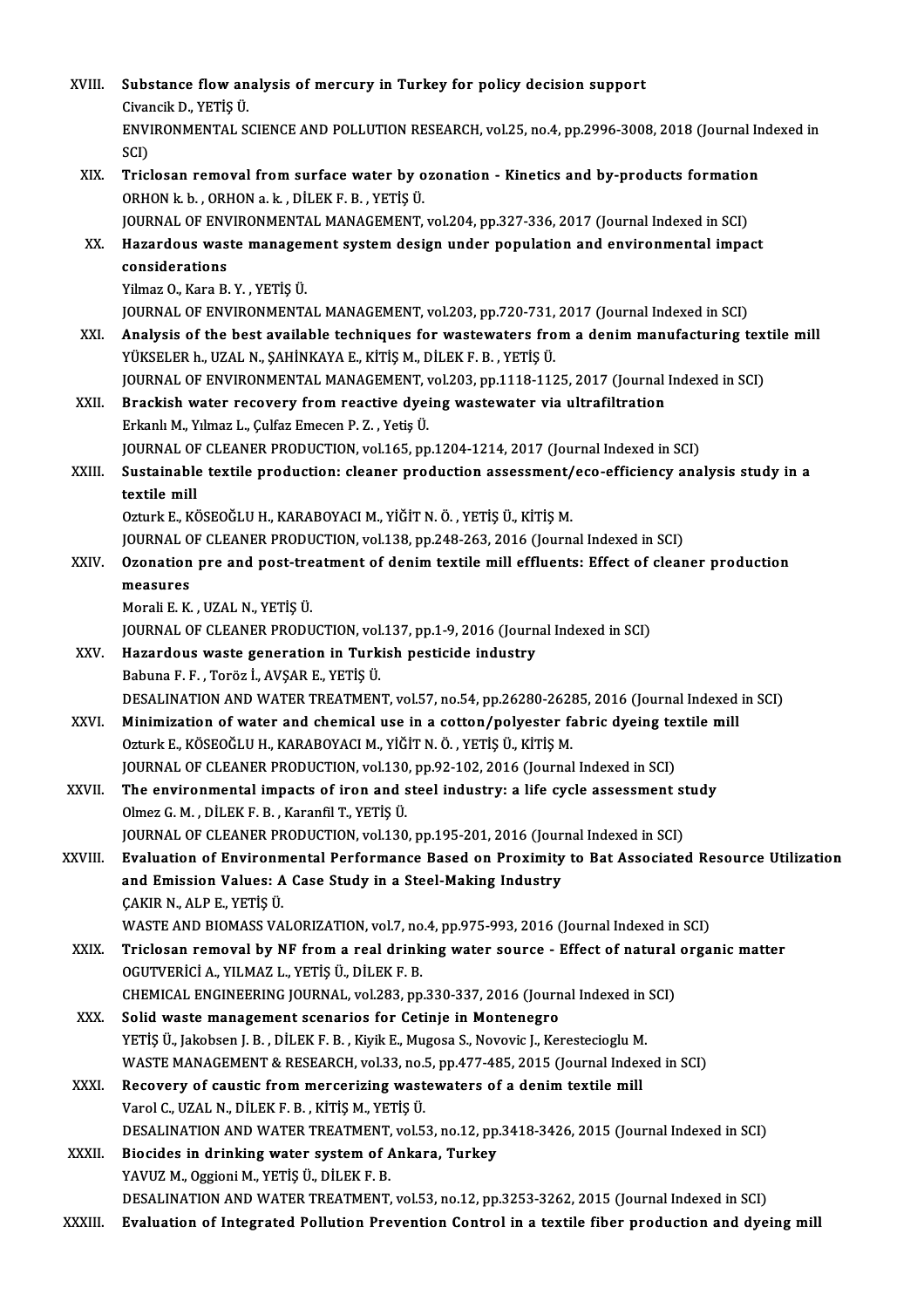|               | Ozturk E., KARABOYACI M., YETİŞ Ü., YİĞİT N. Ö. , KİTİŞ M.                                                               |
|---------------|--------------------------------------------------------------------------------------------------------------------------|
|               | JOURNAL OF CLEANER PRODUCTION, vol.88, pp.116-124, 2015 (Journal Indexed in SCI)                                         |
| XXXIV.        | Is adsorption an artifact in experimentation with Triclosan?                                                             |
|               | Koc A., Orhon K. B., Ogutverici A., YILMAZ L., Furi L., Oggioni M. R., DİLEK F. B., YETİŞ Ü.                             |
|               | DESALINATION AND WATER TREATMENT, vol.52, pp.7101-7107, 2014 (Journal Indexed in SCI)                                    |
| XXXV.         | Use of theoretical waste inventories in planning and monitoring of hazardous waste management<br>systems                 |
|               | Yilmaz O., Can Z. S., Toröz İ., DOĞAN O., Oncel S., ALP E., DİLEK F. B., Karanfil T., YETİŞ Ü.                           |
|               | WASTE MANAGEMENT & RESEARCH, vol.32, no.8, pp.763-771, 2014 (Journal Indexed in SCI)                                     |
| <b>XXXVI</b>  | Purification and Concentration of Caustic Mercerization Wastewater by Membrane Processes and                             |
|               | <b>Evaporation for Reuse</b>                                                                                             |
|               | Tunç M. S., Yılmaz L., Yetiş Ü., Çulfaz Emecen P. Z.                                                                     |
|               | SEPARATION SCIENCE AND TECHNOLOGY, vol.49, pp.1968-1977, 2014 (Journal Indexed in SCI)                                   |
| <b>XXXVII</b> | Implementation of the European Union's Nitrates Directive in Turkey                                                      |
|               | YETİŞ Ü., Yukseler H., Valatka S., Girgin S., Semeniene D., Kerestecioglu M., Jacobsen M.                                |
|               | DESALINATION AND WATER TREATMENT, vol.51, pp.4171-4182, 2013 (Journal Indexed in SCI)                                    |
| XXXVIII.      | Challenges in Development and Implementation of Health-Risk-Based Soil Quality Guidelines:<br><b>Turkey's Experience</b> |
|               | KENTEL E., AKSOY A., Buyuker B., Dilek F. B. , Girgin S., Ipek M. H. , Polat S., YETİŞ Ü., ÜNLÜ K.                       |
|               | RISK ANALYSIS, vol.31, no.4, pp.657-667, 2011 (Journal Indexed in SCI)                                                   |
| <b>XXXIX</b>  | Hazardous waste management in Turkey: current legislative requirements and future challenges                             |
|               | YIGIT C., MADEN G., DISA N., YILMAZ O., OGUTVERICI A., ALP E., ÜNLÜ K., Gokcay C. F., DILEK F. B., DOĞAN O., et al.      |
|               | DESALINATION AND WATER TREATMENT, vol.26, pp.152-159, 2011 (Journal Indexed in SCI)                                      |
| XL.           | Current practices in hazardous waste management in Turkey                                                                |
|               | Yilmaz O., Dogru B., YETİŞ Ü.                                                                                            |
|               | DESALINATION AND WATER TREATMENT, vol.26, pp.111-117, 2011 (Journal Indexed in SCI)                                      |
| XLI.          | Application of the contingent valuation method in a developing country: a case study of the Yusufeli                     |
|               | Dam in northeast Turkey                                                                                                  |
|               | ALP E , YETİŞ Ü                                                                                                          |
|               | WATER SCIENCE AND TECHNOLOGY, vol.62, no.1, pp.99-105, 2010 (Journal Indexed in SCI)                                     |
| XLII.         | Nanofiltration and Reverse Osmosis for Reuse of Indigo Dye Rinsing Waters<br>Uzal N., YILMAZ L., YETİŞ Ü.                |
|               | SEPARATION SCIENCE AND TECHNOLOGY, vol.45, no.3, pp.331-338, 2010 (Journal Indexed in SCI)                               |
| XLIII.        | Adoption of European Union's IPPC Directive to a textile mill: Analysis of water and energy                              |
|               | consumption                                                                                                              |
|               | Kocabas A. M., Yukseler H., DİLEK F. B., YETİŞ Ü.                                                                        |
|               | JOURNAL OF ENVIRONMENTAL MANAGEMENT, vol.91, no.1, pp.102-113, 2009 (Journal Indexed in SCI)                             |
| XLIV.         | Implementation of the European Union's Bathing Water Directive in Turkey                                                 |
|               | Yukseler H., Girgin S., YETİŞ Ü., Valatka S., Semeniene D., Kerestecioglu M., Jacobsen M.                                |
|               | JOURNAL OF ENVIRONMENTAL MANAGEMENT, vol.90, no.8, pp.2780-2784, 2009 (Journal Indexed in SCI)                           |
| XLV.          | Treatment of a denim producing textile industry wastewater using pilot-scale membrane bioreactor                         |
|               | YİĞİT N. Ö., Uzal N., KÖSEOĞLU H., Harman I., Yukseler H., YETİŞ Ü., CİVELEKOĞLU G., KİTİŞ M.                            |
|               | DESALINATION, vol.240, pp.143-150, 2009 (Journal Indexed in SCI)                                                         |
| XLVI.         | Indigo dyeing wastewater reclamation by membrane-based filtration and coagulation processes                              |
|               | Unlu M., Yukseler H., YETİŞ Ü.                                                                                           |
|               | DESALINATION, vol.240, pp.178-185, 2009 (Journal Indexed in SCI)                                                         |
| XLVII.        | Microfiltration/ultrafiltration as pretreatment for reclamation of rinsing waters of indigo dyeing                       |
|               | Uzal N., YILMAZ L., YETİŞ Ü.                                                                                             |
|               | DESALINATION, vol.240, pp.198-208, 2009 (Journal Indexed in SCI)                                                         |
| XLVIII.       | Removal of disinfection by-product precursors by UF and NF membranes in low-SUVA waters                                  |
|               | Ates N., YILMAZ L., KİTİŞ M., YETİŞ Ü.                                                                                   |
|               |                                                                                                                          |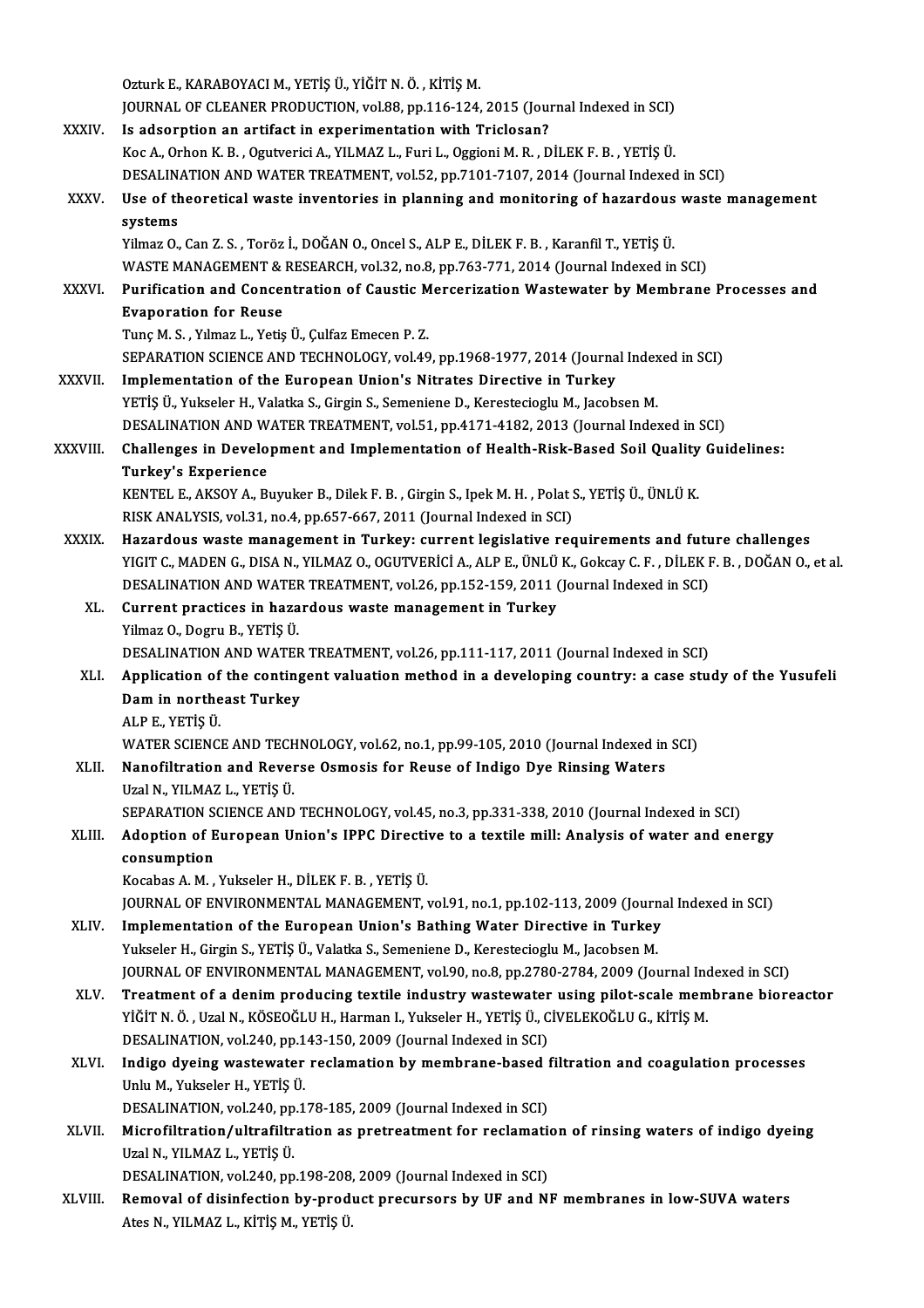JOURNAL OF MEMBRANE SCIENCE, vol.328, pp.104-112, 2009 (Journal Indexed in SCI)<br>A shamisal substitution study for a wet prosessing toytile mill in Turkey JOURNAL OF MEMBRANE SCIENCE, vol.328, pp.104-112, 2009 (Journal Indexed in<br>XLIX. A chemical substitution study for a wet processing textile mill in Turkey JOURNAL OF MEMBRANE SCIENCE, vol.328, p.<br>A chemical substitution study for a wet p.<br>Ozturk E., YETİŞ Ü., DİLEK F. B. , Demirer G. N.<br>JOURNAL OF CLEANER PRODUCTION vol.17 A chemical substitution study for a wet processing textile mill in Turkey<br>Ozturk E., YETİŞ Ü., DİLEK F. B. , Demirer G. N.<br>JOURNAL OF CLEANER PRODUCTION, vol.17, no.2, pp.239-247, 2009 (Journal Indexed in SCI) L. Biological treatment and nanofiltration of denim textile wastewater for reuse ŞAHİNKAYAE.,UZALN.,YETİŞÜ.,DİLEKF.B. Biological treatment and nanofiltration of denim textile wastewater for reuse<br>SAHİNKAYA E., UZAL N., YETİŞ Ü., DİLEK F. B.<br>JOURNAL OF HAZARDOUS MATERIALS, vol.153, no.3, pp.1142-1148, 2008 (Journal Indexed in SCI)<br>A membra LI. A membrane-based co-treatment strategy for the recovery of print- and beck-dyeing textile effluents<br>Capar G., YILMAZ L., YETIS Ü. **JOURNAL OF HAZARDOUS M/<br>A membrane-based co-tre<br>Capar G., YILMAZ L., YETİŞ Ü.<br>JOUPNAL OF HAZARDOUS M** A membrane-based co-treatment strategy for the recovery of print- and beck-dyeing<br>Capar G., YILMAZ L., YETİŞ Ü.<br>JOURNAL OF HAZARDOUS MATERIALS, vol.152, no.1, pp.316-323, 2008 (Journal Indexed in SCI)<br>A new annroach in ass LII. A new approach in assessing slurry filterability<br>Yukseler H., Tosun I., Yetis U. **JOURNAL OF HAZARDOUS M.<br>A new approach in assess<br>Yukseler H., Tosun I., Yetis U.**<br>JOUPNAL OF MEMPRANE SC JOURNAL OF MEMBRANE SCIENCE, vol.303, pp.72-79, 2007 (Journal Indexed in SCI) Yukseler H., Tosun I., Yetis U.<br>JOURNAL OF MEMBRANE SCIENCE, vol.303, pp.72-79, 2007 (Journal Indexed in SCI)<br>LIII. Effects of bromide ion and natural organic matter fractions on the formation and speciation of JOURNAL OF MEMBRANE SC<br>Effects of bromide ion an<br>chlorination by-products<br>Ates N. Yetis H. Kitie M Effects of bromide io<br>chlorination by-prod<br>Ates N., Yetis U., Kitis M.<br>JOUPMAL OF ENVIRONA chlorination by-products<br>Ates N., Yetis U., Kitis M.<br>JOURNAL OF ENVIRONMENTAL ENGINEERING-ASCE, vol.133, no.10, pp.947-954, 2007 (Journal Indexed in SCI) Ates N., Yetis U., Kitis M.<br>JOURNAL OF ENVIRONMENTAL ENGINEERING-ASCE, vol.133, no.10, pp.947-954, 2007 (Journal Indexed in UV.<br>LIV. Formation of chlorination by-products. in waters with low SUVA-correlations with SUVA and JOURNAL OF ENVIRONMENTAL I<br>Formation of chlorination by<br>differential UV spectroscopy **Formation of chlorin<br>differential UV specti<br>Ates N., Kitis M., Yetis U.<br>WATED DESEARCH vol.** differential UV spectroscopy<br>Ates N., Kitis M., Yetis U.<br>WATER RESEARCH, vol.41, no.18, pp.4139-4148, 2007 (Journal Indexed in SCI)<br>Mest effective are treatment to annefiltration for the researcy of aria Ates N., Kitis M., Yetis U.<br>WATER RESEARCH, vol.41, no.18, pp.4139-4148, 2007 (Journal Indexed in SCI)<br>LV. Most effective pre-treatment to nanofiltration for the recovery of print dyeing wastewaters<br>Capar G., Yetis U., Yil WATER RESEARCH, vol.41,<br>Most effective pre-treat<br>Capar G., Yetis U., Yilmaz L.<br>DESALINATION, vol.212, pr Most effective pre-treatment to nanofiltration for the recove<br>Capar G., Yetis U., Yilmaz L.<br>DESALINATION, vol.212, pp.103-113, 2007 (Journal Indexed in SCI)<br>Occurrence of disinfection by products in low DOC surface v LVI. Occurrence of disinfection by-products in low DOC surface waters in Turkey<br>ATES N., Kaplan S. S., SAHINKAYA E., KITIS M., Dilek F. B., Yetis U. DESALINATION, vol.212, pp.103-113, 2007 (Journal Indexed in SC<br>Occurrence of disinfection by-products in low DOC surfac<br>ATEŞ N., Kaplan S. S. , ŞAHİNKAYA E., KİTİŞ M., Dilek F. B. , Yetis U.<br>JOURNAL OF HAZARDOUS MATERIALS, Occurrence of disinfection by-products in low DOC surface waters in Turkey<br>ATEŞ N., Kaplan S. S. , ŞAHİNKAYA E., KİTİŞ M., Dilek F. B. , Yetis U.<br>JOURNAL OF HAZARDOUS MATERIALS, vol.142, pp.526-534, 2007 (Journal Indexed i ATEŞ N., Kaplan S. S. , ŞAHİNKAYA E., KİTİŞ M., Dilek F. B. , Yetis U.<br>JOURNAL OF HAZARDOUS MATERIALS, vol.142, pp.526-534, 2007 (Journal Indexed in SCI)<br>LVII. Micro filtration: a pretreatment alternative for indigo dyeing UzalN.,YilmazL.,YetisU. Micro filtration: a pretreatment alternative for indigo dyeing textile wastewater LVIII. Pb(II) biosorption using anaerobically digested sludge<br>Tokcaer E., Yetis U. DESALINATION, vol.199, pp.515-517, 2006 (Journal Indexed in SCI) Pb(II) biosorption using anaerobically digested sludge<br>Tokcaer E., Yetis U.<br>JOURNAL OF HAZARDOUS MATERIALS, vol.137, no.3, pp.1674-1680, 2006 (Journal Indexed in SCI)<br>An investigation of beauv metal biosonntion in relation Tokcaer E., Yetis U.<br>JOURNAL OF HAZARDOUS MATERIALS, vol.137, no.3, pp.1674-1680, 2006 (Journal Indexed in SCI)<br>LIX. An investigation of heavy metal biosorption in relation to C/N ratio of activated sludge<br>Vingu B. Sonin E Yuncu B., Sanin F. D., Yetis U. LIX. An investigation of heavy metal biosorption in relation to C/N ratio of activated sludge Yuncu B., Sanin F. D. , Yetis U.<br>JOURNAL OF HAZARDOUS MATERIALS, vol.137, pp.990-997, 2006 (Journal Indexed in SCI)<br>LX. Reclamation of acid dye bath wastewater: Effect of pH on nanofiltration performance<br>Capar C. Vilmar L. JOURNAL OF HAZARDOUS MATERIALS, vol.137, pp.990-997, 2006 (Journal Indexed in SCI)<br>Reclamation of acid dye bath wastewater: Effect of pH on nanofiltration perform<br>Capar G., Yilmaz L., Yetis U.<br>JOURNAL OF MEMBRANE SCIENCE, Reclamation of acid dye bath wastewater: Effect of pH on nanofiltration perf<br>Capar G., Yilmaz L., Yetis U.<br>JOURNAL OF MEMBRANE SCIENCE, vol.281, pp.560-569, 2006 (Journal Indexed in SCI)<br>Use of Fonton exidation to improve LXI. Use of Fenton oxidation to improve the biodegradability of a pharmaceutical wastewater JOURNAL OF MEMBRANE SCIENCE, vol.281, pp.560-569, 2006 (Journal Indexed in SCI)<br>Use of Fenton oxidation to improve the biodegradability of a pharmaceutical wa<br>Tekin H., BİLKAY O., Ataberk S. S. , Balta T. H. , Ceribasi I. Use of Fenton oxidation to improve the biodegradability of a pharmaceutical wastew:<br>Tekin H., BİLKAY O., Ataberk S. S. , Balta T. H. , Ceribasi I. H. , Sanin F. D. , Dilek F. B. , Yetis U.<br>JOURNAL OF HAZARDOUS MATERIALS, v Tekin H., BİLKAY 0., Ataberk S. S. , Balta T. H. , Ceribasi I. H. , Sanin F. D. , Dilek F. B. , Yetis U.<br>JOURNAL OF HAZARDOUS MATERIALS, vol.136, no.2, pp.258-265, 2006 (Journal Indexed in LXII. Membrane based strategies f **JOURNAL OF HAZARDOUS<br>Membrane based strate<br>Capar G., Yetis U., Yilmaz L.<br>JOUPNAL OF HAZARDOUS** Membrane based strategies for the pre-treatment of acid dye bath wastewaters<br>Capar G., Yetis U., Yilmaz L.<br>JOURNAL OF HAZARDOUS MATERIALS, vol.135, pp.423-430, 2006 (Journal Indexed in SCI)<br>Reclamation of printing effluent Capar G., Yetis U., Yilmaz L.<br>JOURNAL OF HAZARDOUS MATERIALS, vol.135, pp.423-430, 2006 (Journal Indexed in SCI)<br>LXIII. Reclamation of printing effluents of a carpet manufacturing industry by membrane processes<br>Capar C. Ve **JOURNAL OF HAZARDOUS<br>Reclamation of printing<br>Capar G., Yetis U., Yilmaz L.<br>JOUPNAL OF MEMPRANES** Reclamation of printing effluents of a carpet manufacturing industry by mem<br>Capar G., Yetis U., Yilmaz L.<br>JOURNAL OF MEMBRANE SCIENCE, vol.277, pp.120-128, 2006 (Journal Indexed in SCI)<br>Life avela assesment of municipal so Capar G., Yetis U., Yilmaz L.<br>JOURNAL OF MEMBRANE SCIENCE, vol.277, pp.120-128, 2006 (Journal Indexed in SCI)<br>LXIV. Life cycle assesment of municipal solid waste management methods: Ankara case study<br>Ozeler D., Yetis U., D JOURNAL OF MEMBRANE SCIENCE, vol.277, pp.120-128, 2006 (Journal Indexed in SCI) ENVIRONMENT INTERNATIONAL, vol.32, no.3, pp.405-411, 2006 (Journal Indexed in SCI)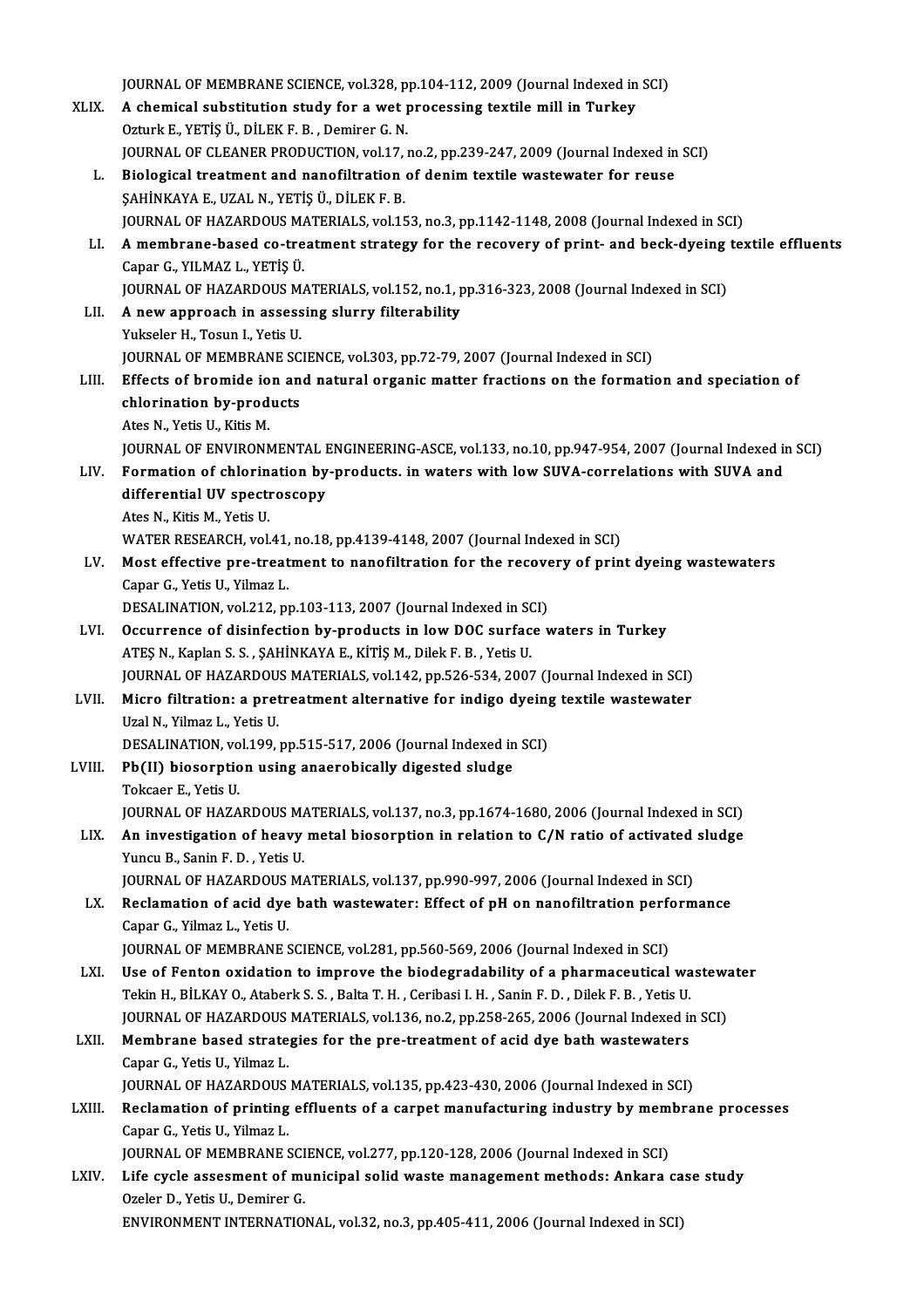| LXV.         | Effect of color and surfactants on nanofiltration for the recovery of carpet printing wastewaters                           |
|--------------|-----------------------------------------------------------------------------------------------------------------------------|
|              | Capar G., Yetis U., Olceroglu A. H., Yilmaz L.                                                                              |
|              | SEPARATION SCIENCE AND TECHNOLOGY, vol.41, no.12, pp.2771-2784, 2006 (Journal Indexed in SCI)                               |
| LXVI.        | Current status of filtration theory                                                                                         |
|              | Yukseler H., Yetis U., Tosun I.                                                                                             |
|              | JOURNAL OF RESIDUALS SCIENCE & TECHNOLOGY, vol.2, no.4, pp.205-214, 2005 (Journal Indexed in SCI)                           |
| LXVII.       | Trihalomethanes and associated potential cancer risks in the water supply in Ankara, Turkey                                 |
|              | Tokmak B., ÇAPAR G., DİLEK F. B., YETİŞ Ü.                                                                                  |
|              | ENVIRONMENTAL RESEARCH, vol 96, no.3, pp.345-352, 2004 (Journal Indexed in SCI)                                             |
| LXVIII.      | A case study for control structure selection: Chlorination stage in the bleaching process of a pulp                         |
|              | and paper plant                                                                                                             |
|              | Qushsho'o M., Ozgen C., Yetis U.                                                                                            |
|              | CHEMICAL ENGINEERING COMMUNICATIONS, vol.191, no.1, pp.87-104, 2004 (Journal Indexed in SCI)                                |
| LXIX.        | Nickel sorption by acclimatized activated sludge culture                                                                    |
|              | Arican B, Yetis U                                                                                                           |
|              | WATER RESEARCH, vol.37, no.14, pp.3508-3516, 2003 (Journal Indexed in SCI)                                                  |
| LXX.         | Water savings and sludge minimization in a beet-sugar factory through re-design of the wastewater                           |
|              | treatment facility                                                                                                          |
|              | DİLEK F. B., YETİŞ Ü., Gökçay C. F.                                                                                         |
|              | Journal of Cleaner Production, vol.11, no.3, pp.327-331, 2003 (Journal Indexed in SCI)                                      |
| LXXI.        | Nutritional and cultural parameters influencing antidipteran delta endotoxin production                                     |
|              | ÖZKAN M., DİLEK F. B., YETİŞ Ü., ÖZCENGİZ G.                                                                                |
|              | Research In Microbiology, pp.49-53, 2003 (Journal Indexed in SCI)                                                           |
| <b>LXXII</b> | Mechanistics of nickel sorption by activated sludge<br>Arican B., Gokcay C., Yetis U.                                       |
|              | PROCESS BIOCHEMISTRY, vol.37, no.11, pp.1307-1315, 2002 (Journal Indexed in SCI)                                            |
| LXXIII.      | Effectiveness of algae in the treatment of a wood-based pulp and paper industry wastewater                                  |
|              | Tarlan E., DİLEK F. B., YETİŞ Ü.                                                                                            |
|              | Bioresource Technology, vol.84, no.1, pp.1-5, 2002 (Journal Indexed in SCI)                                                 |
| <b>LXXIV</b> | Removal of THM precursors by GAC: Ankara case study                                                                         |
|              | Capar G., Yetis U.                                                                                                          |
|              | WATER RESEARCH, vol.36, no.5, pp.1379-1384, 2002 (Journal Indexed in SCI)                                                   |
| LXXV.        | Ni(II) biosorption by Polyporous versicolor                                                                                 |
|              | DİLEK F. B., Erbay A., YETİŞ Ü.                                                                                             |
|              | Process Biochemistry, vol.37, no.7, pp.723-726, 2002 (Journal Indexed in SCI)                                               |
| LXXVI.       | Decolorization of wastewater of a baker's yeast plant by membrane processes                                                 |
|              | Mutlu S., Yetis U., Gurkan T., Yilmaz L.                                                                                    |
|              | WATER RESEARCH, vol.36, no.3, pp.609-616, 2002 (Journal Indexed in SCI)                                                     |
| LXXVII.      | Algal treatment of pulp and paper industry wastewaters in SBR systems                                                       |
|              | Tarlan E., YETİŞ Ü., DİLEK F. B.                                                                                            |
|              | WATER SCIENCE AND TECHNOLOGY, vol.45, no.12, pp.151-158, 2002 (Journal Indexed in SCI)                                      |
| LXXVIII.     | Effectiveness of Algea in the Treatment of a Wood based Pulp and Paper Industry Wastewater<br>ESRA t, DİLEK F. B., YETİŞ Ü. |
|              | Bioresource Technology, pp.1-5, 2002 (Journal Indexed in SCI)                                                               |
| <b>LXXIX</b> | Removal of trihalomethane precursors by granular activated carbon treatment                                                 |
|              | CAPAR G., DEMIRER G. N., DILEK F. B., YETIŞ Ü.                                                                              |
|              | FRESENIUS ENVIRONMENTAL BULLETIN, vol.10, no.2, pp.197-202, 2001 (Journal Indexed in SCI)                                   |
| <b>LXXX</b>  | Effectiveness of anaerobic biomass in adsorbing heavy metals                                                                |
|              | Haytoglu B., Demirer G., Yetis U.                                                                                           |
|              | WATER SCIENCE AND TECHNOLOGY, vol.44, no.10, pp.245-252, 2001 (Journal Indexed in SCI)                                      |
| <b>LXXXI</b> | Biosorption of Ni(ii) and Pb(ii) by Phanerochaete chrysosporium from a binary metal system -                                |
|              |                                                                                                                             |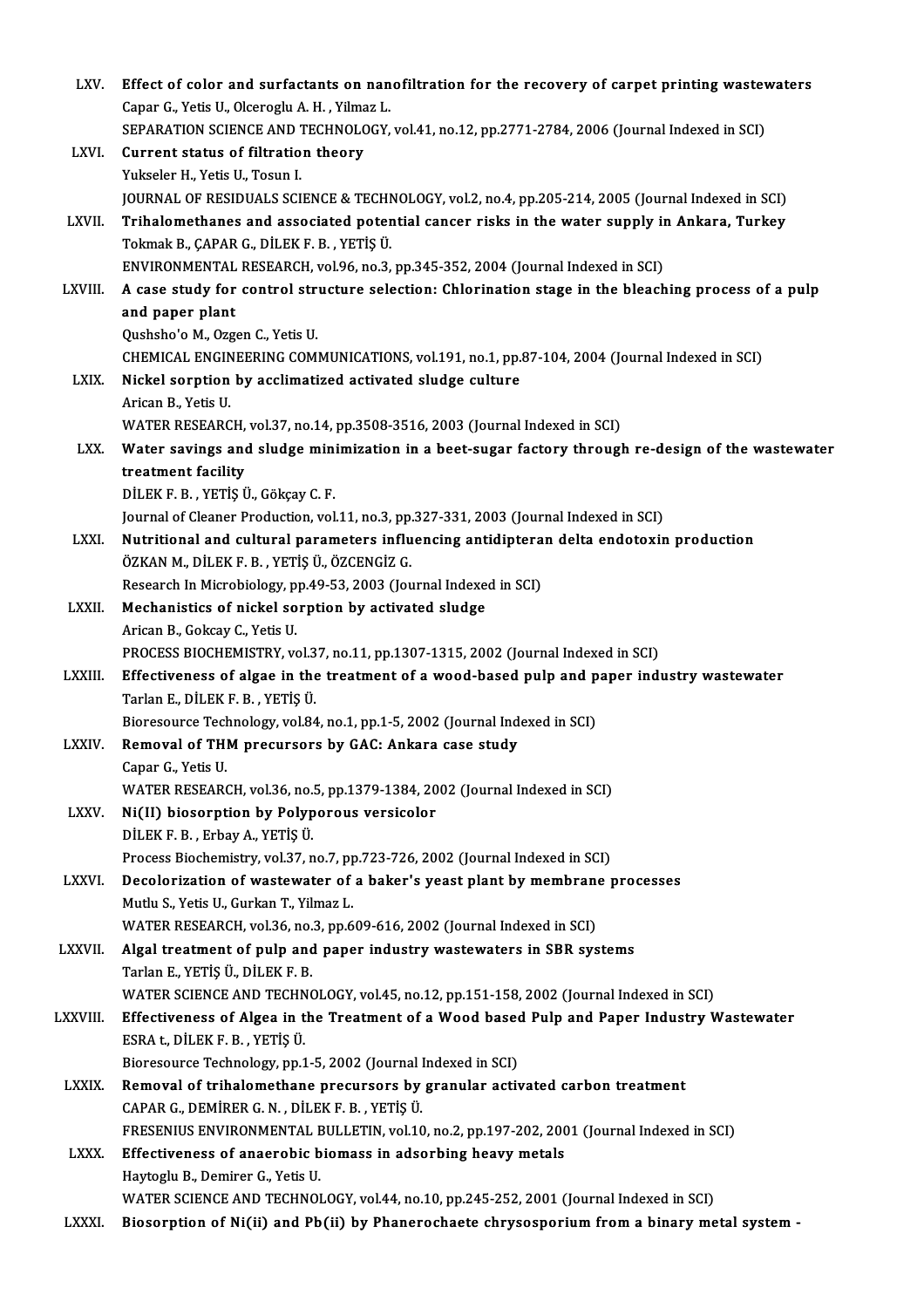|                 | Kinetics                                                                                                                     |
|-----------------|------------------------------------------------------------------------------------------------------------------------------|
|                 | Ceribasi I, Yetis U                                                                                                          |
|                 | WATER SA, vol.27, no.1, pp.15-20, 2001 (Journal Indexed in SCI)                                                              |
| <b>LXXXII.</b>  | The removal of Pb(II) by Phanerochaete chrysosporium                                                                         |
|                 | YETİŞ Ü., Dolek A., DİLEK F. B., ÖZCENGİZ G.                                                                                 |
|                 | Water Research, vol.34, no.16, pp.4090-4100, 2000 (Journal Indexed in SCI)                                                   |
| <b>LXXXIII</b>  | Effect of chromium(VI) on the biomass yield of activated sludge                                                              |
|                 | Yetis U., Demirer G., Gokcay C.                                                                                              |
|                 | ENZYME AND MICROBIAL TECHNOLOGY, vol.25, pp.48-54, 1999 (Journal Indexed in SCI)                                             |
| <b>LXXXIV</b>   | Combined effects of Ni(II) and Cr(VI) on activated sludge                                                                    |
|                 | DİLEK F. B., Gokcay C. F., YETİŞ Ü.                                                                                          |
|                 | Water Research, vol.32, no.2, pp.303-312, 1998 (Journal Indexed in SCI)                                                      |
| <b>LXXXV</b>    | Effects of Ni(II) on respirometric oxygen uptake                                                                             |
|                 | Albek M., Yetis U., Gokcay C.                                                                                                |
|                 | APPLIED MICROBIOLOGY AND BIOTECHNOLOGY, vol.48, no.5, pp.636-641, 1997 (Journal Indexed in SCI)                              |
| <b>LXXXVI</b>   | Characterization of effluents from chlorine dioxide substitution bleaching and oxygen-reinforced                             |
|                 | extraction                                                                                                                   |
|                 | Yetis U., Ataberk S., Gokcay C., Sahin S.<br>WATER SCIENCE AND TECHNOLOGY, vol.36, pp.353-360, 1997 (Journal Indexed in SCI) |
| <b>LXXXVII.</b> | Reducing chlorinated organics, AOX, in the bleachery effluents of a Turkish pulp and paper plant                             |
|                 | Yetis U., Selcuk A., Gokcay C.                                                                                               |
|                 | WATER SCIENCE AND TECHNOLOGY, vol.34, no.10, pp.97-104, 1996 (Journal Indexed in SCI)                                        |
| LXXXVIII.       | Effect of nickel(II) on the biomass yield of the activated sludge                                                            |
|                 | Gokcay C., Yetis U.                                                                                                          |
|                 | WATER SCIENCE AND TECHNOLOGY, vol.34, pp.163-171, 1996 (Journal Indexed in SCI)                                              |
| <b>LXXXIX</b>   | SPECIFIC CAKE RESISTANCE - MYTH OR REALITY                                                                                   |
|                 | TOSUN I., YETIS U., WILLIS M., CHASE G.                                                                                      |
|                 | WATER SCIENCE AND TECHNOLOGY, vol.28, no.1, pp.91-101, 1993 (Journal Indexed in SCI)                                         |
| XC.             | THE IZMIR BAY WASTE-WATER MANAGEMENT PROJECT - ECONOMICAL CONSIDERATIONS                                                     |
|                 | Balkaş T., Juhasz F., YETİŞ Ü., TUNCEL S. G.                                                                                 |
|                 | WATER SCIENCE AND TECHNOLOGY, vol.26, pp.2613-2616, 1992 (Journal Indexed in SCI)                                            |
| XCI.            | Effects of heavy metals on activated sludge process                                                                          |
|                 | DİLEK F B , YETİŞ Ü                                                                                                          |
|                 | Water Science And Technology, vol.26, pp.801-813, 1992 (Journal Indexed in SCI Expanded)                                     |
| XCII.           | Pollution Chronology of the Golden Horn Sediments.                                                                           |
|                 | TEKSÖZ G., YETİŞ Ü., TUNCEL S. G., Balkaş T.                                                                                 |
|                 | Marine Pollution Bulletin, vol.22, pp.447-453, 1991 (Journal Indexed in SSCI)                                                |
| XCIII.          | EFFECTS OF CU(II) ON A CHEMOSTAT CONTAINING ACTIVATED-SLUDGE                                                                 |
|                 | DILEK F. B., GOKCAY C. F., YETIS U.<br>ENVIRONMENTAL TECHNOLOGY, vol.12, no.11, pp.1007-1016, 1991 (Journal Indexed in SCI)  |
| <b>XCIV</b>     | EFFECT OF CHROMIUM(VI) ON ACTIVATED-SLUDGE                                                                                   |
|                 | GOKCAY C., YETIS U.                                                                                                          |
|                 | WATER RESEARCH, vol.25, no.1, pp.65-73, 1991 (Journal Indexed in SCI)                                                        |
| XCV.            | EFFECT OF NICKEL(II) ON ACTIVATED-SLUDGE                                                                                     |
|                 | YETIS U., GOKCAY C.                                                                                                          |
|                 | WATER RESEARCH, vol.23, no.8, pp.1003-1007, 1989 (Journal Indexed in SCI)                                                    |
|                 |                                                                                                                              |

## Articles Published in Other Journals

I. Samsun İli Kıyı Şeridi Nehir ve Deniz Sedimentlerinde Öncelikli Poliaromatik Hidrokarbon (PAH)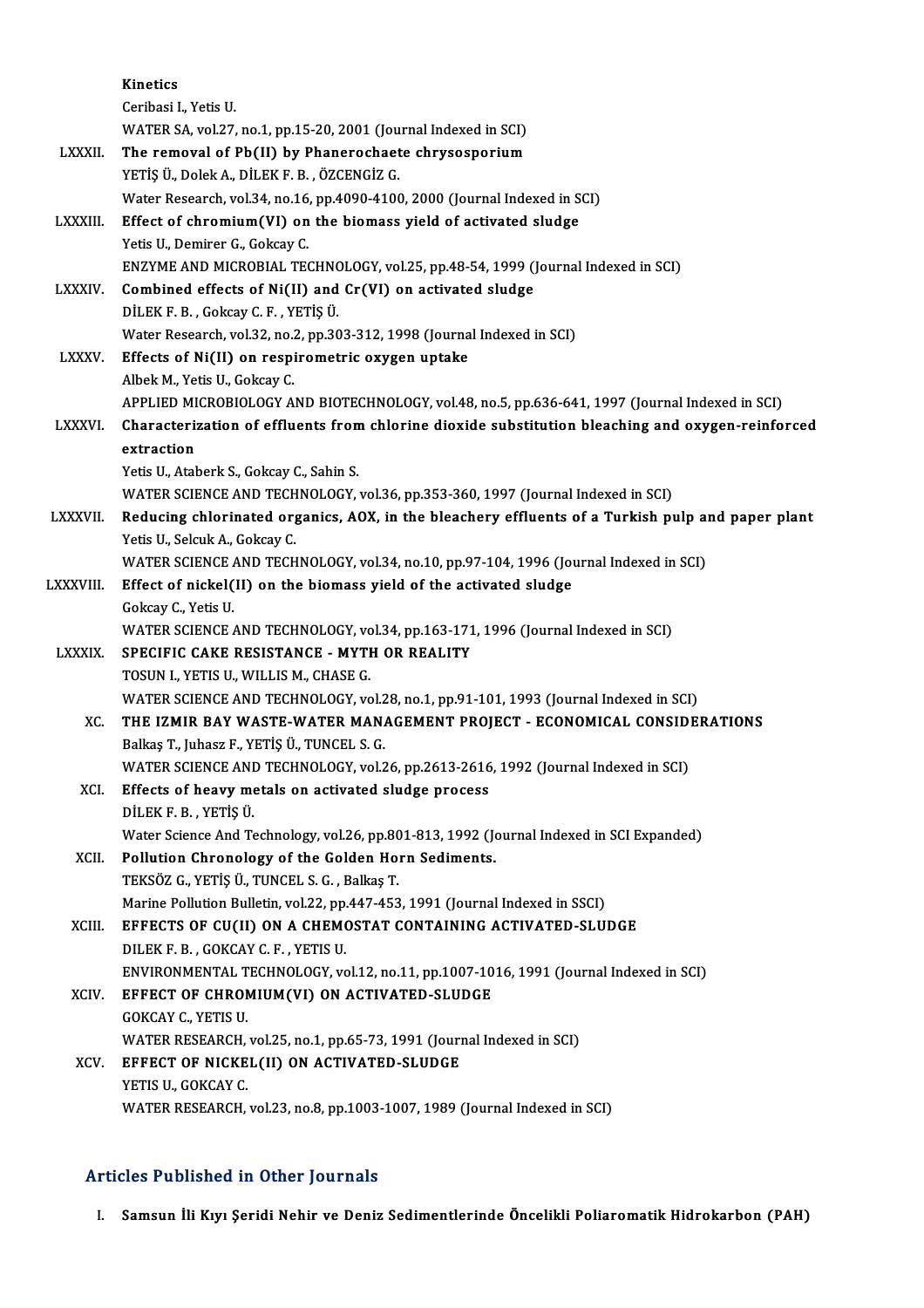### Bileşikleri

DinçB.,AvazG.,CanlıO.,AslanE.,ERENB.,YETİŞÜ.

Bil<mark>eşikleri</mark><br>Dinç B., Avaz G., Canlı O., Aslan E., EREN B., YETİŞ Ü.<br>Kocaeli Üniversitesi Fen Bilimleri Dergisi, vol.2, no.1, pp.7-14, 2019 (Refereed Journals of Other Institutions)

II. Hazardous wastes and waste generation factors for plastic products manufacturing industries in<br>Turkey Kocaeli <mark>(</mark><br>Hazard<br>Turkey<br>ÖNCEL A

ÖNCEL M.S., BEKTAŞ N., BAYAR S., ENGİN G., ÇALIŞKAN Y., Salar L., YETİŞ Ü. SUSTAINABLEENVIRONMENTRESEARCH,vol.27,no.4,pp.188-194,2017 (Journal Indexed inESCI)

## Books&Book Chapters

- ooks & Book Chapters<br>I. Su Kaynaklarında Kirlenme<br>YETİS ÜLDÜEKER YETİŞ Ü, DİLEKF.B.<br>YETİŞ Ü, DİLEKF.B.<br>İn: Su Kaynaklanında Su Kaynaklarında Kirlenme<br>YETİŞ Ü., DİLEK F. B.<br>in: Su Kaynaklarında Kirlenme ve İçme Suyu Arıtımı, , Editor, TODAIE, Ankara, pp.1-19, 1997<br>Su Kaynaklarında Kirlenme YETİŞ Ü., DİLEK F. B.<br>in: Su Kaynaklarında Kirlenme<br>II. Su Kaynaklarında Kirlenme<br>YETİŞ Ü., DİLEK F. B.
- in: Su Kaynaklarında<br>Su Kaynaklarında<br>YETİŞ Ü., DİLEK F. B.<br>in: Su Kaynaklanında in: Su Kaynaklarında Kirlenme ve İçme Suyu Arıtımı, yok, Editor, Todaie Yayınları, Ankara, pp.1-19, 1997

## Refereed Congress / Symposium Publications in Proceedings

efereed Congress / Symposium Publications in Proceedings<br>I. Life cycle assessment of sericin recovery from silk degumming wastewaters Life cycle assessment of sericin recover:<br>CAPAR G., PİLEVNELİ T., YETİŞ Ü., DİLEK F. B.<br>4th IWA Beseurse Besevery Conference 2021 Life cycle assessment of sericin recovery from silk degumming wastewater<br>CAPAR G., PİLEVNELİ T., YETİŞ Ü., DİLEK F. B.<br>4th IWA Resource Recovery Conference 2021, İstanbul, Turkey, 05 September 2021<br>Pemeual of Pestisides fr CAPAR G., PILEVNELI T., YETIŞ Ü., DILEK F. B.<br>4th IWA Resource Recovery Conference 2021, İstanbul, Turkey, 05 Se<br>II. Removal of Pesticides from Wastewater by Membrane Proces<br>ATES N., UZAL N., YETIS Ü., DİLEK F. B. 4th IWA Resource Recovery Conference 2021, İstanbul, Turkey, 05 September 2021 Removal of Pesticides from Wastewater by Membrane Proces<br>ATEŞ N., UZAL N., YETİŞ Ü., DİLEK F. B.<br>THESSALONIKI, 2021 Virtual 8TH International Conference on Sustainable Solid Waste Management, Selanik,<br>Creesse 22 June 2021 ATEȘ N., UZAL N., YET<br>THESSALONIKI, 2021<br>Greece, 23 June 2021<br>Bomoval of Disafol THESSALONIKI, 2021 Virtual 8TH International Conference on Sustainable Solid W<br>Greece, 23 June 2021<br>III. Removal of Dicofol and Irgarol from Wastewater using Reverse Osmosis<br>ATES N. 11741 N. VETIS Ü. DU EV E. P. Greece, 23 June 2021<br>Removal of Dicofol and Irgarol fro<br>ATEŞ N., UZAL N., YETİŞ Ü., DİLEK F. B.<br>6th MEMTEK International Sumnoqium Removal of Dicofol and Irgarol from Wastewater using Reverse Osmosis<br>ATEŞ N., UZAL N., YETİŞ Ü., DİLEK F. B.<br>6th MEMTEK International Symposium on Membrane Technologies and Applications Symposium, İstanbul, Turkey,<br>18 . 30 ATEŞ N., UZAL N., YETİŞ Ü., DİLEK F. E<br>6th MEMTEK International Symposiu<br>18 - 20 November 2019, pp.244-249<br>TEKNOLOU PAZLI DESARL STAND IV. TEKNOLOJİ BAZLI DEŞARJ STANDARTLARI İLE SU KALİTESİ BAZLI DEŞARJ LİMİTLERİNİN BİRLİKTE 18 - 20 November 2019, pp.244-249<br>TEKNOLOJİ BAZLI DEŞARJ STANDARTLARI<br>UYGULANMASI - TÜRKİYE İÇİN BİR ÖNERİ<br><sup>Vetis Ü</sup> TEKNO<br>UYGUL<br>Yetiş Ü. UYGULANMASI - TÜRKİYE İÇİN BİR ÖNERİ<br>Yetiş Ü.<br>1st International Conference on Environment, Technology and Management ICETEM , Niğde, Turkey, 27 - 29 June<br>2019. pp.25.26 Yetiş Ü.<br>1st Internationa<br>2019, pp.25-26<br>Cost of sericin 1st International Conference on Environment, Te<br>2019, pp.25-26<br>V. Cost of sericin recovery from silk effluents<br>pit EVNELLT, Constitute M, VETIS (I, CABAR C 2019, pp.25-26<br>Cost of sericin recovery from silk effluen<br>PİLEVNELİ T., Gençtürk M., YETİŞ Ü., ÇAPAR G.<br>2rd IWA Beseurse Besevery Conferense 8, 11 Cost of sericin recovery from silk effluents<br>PİLEVNELİ T., Gençtürk M., YETİŞ Ü., ÇAPAR G.<br>3rd IWA Resource Recovery Conference, 8 - 12 September 2019<br>Qesurranga of misronallutants in the industrial wastawate PİLEVNELİ T., Gençtürk M., YETİŞ Ü., ÇAPAR G.<br>3rd IWA Resource Recovery Conference, 8 - 12 September 2019<br>VI. Occurrence of micropollutants in the industrial wastewaters discharged to Yeşilırmak and Nilüfer<br>Rivers in T **3rd IWA Resource :<br>Occurrence of mi<br>Rivers in Turkey**<br>Kögük E. ERCÜVEN Occurrence of micropollutants in the industrial wastewaters discharged to Yeşilırmak and Nilüfer<br>Rivers in Turkey<br>Küçük E., ERGÜVEN G.Ö., Canlı O., PİLEVNELİ T., Aydın E., Oktem O., ASLAN S., KURT Z., ÜNLÜ K., DİLEK F. B. Rivers in Turkey<br>Küçük E., ERGÜVEN G. Ö. , Canlı O., PİLEVNELİ T., Aydın E., Oktem O., ASLAN S., KURT Z., ÜNLÜ K., DİLEK F. B. , et<br>5th International Congress on Water, Waste and Energy Management (WWEM - 19), Paris, Franc Küçük E., ERGÜVEI<br>5th International C<br>2019, vol.1, pp.90<br>Estimation of dif 5th International Congress on Water, Waste and Energy Management (WWEM - 19), Paris, France, 22 - 24 July<br>2019, vol.1, pp.90<br>VII. Estimation of diffuse pollution loads of pesticides in Tersakan Sub-Basin of Yeşilırmak Rive 2019, vol.1, pp.90<br>**Estimation of diffuse pollution loa**<br>Ayyıldız C., Dilek F. B. , Yetiş Ü., Ünlü K.<br>International Seil Congress 2010, Anlu Estimation of diffuse pollution loads of pesticides in Tersakan Sub-Basin<br>Ayyıldız C., Dilek F. B. , Yetiş Ü., Ünlü K.<br>International Soil Congress 2019, Ankara, Turkey, 17 - 19 June 2019, vol.1, pp.430<br>TEKSTU, SEKTÖRÜ İDEK Ayyıldız C., Dilek F. B. , Yetiş Ü., Ünlü K.<br>International Soil Congress 2019, Ankara, Turkey, 17 - 19 June 2019, vol.1, pp.430<br>VIII. TEKSTİL SEKTÖRÜ İPEK ATIKSULARINDAN SU VE ÜRÜN GERİ KAZANIMI<br>Constürk M. YAZACAN A.

International Soil Congress 2019, Ankara, Turkey, 17 - 19<br>TEKSTİL SEKTÖRÜ İPEK ATIKSULARINDAN SU VE Ü.<br>Gençtürk M., YAZAGAN A., KOYUNCU İ., YETİŞ Ü., ÇAPAR G.<br>1. Uluslararası İsmesuvu ve Atiksu Somnozununu. 6. 07 De TEKSTİL SEKTÖRÜ İPEK ATIKSULARINDAN SU VE ÜRÜN GERİ K<br>Gençtürk M., YAZAGAN A., KOYUNCU İ., YETİŞ Ü., ÇAPAR G.<br>1. Uluslararası İçmesuyu ve Atıksu Sempozyumu, 6 - 07 December 2018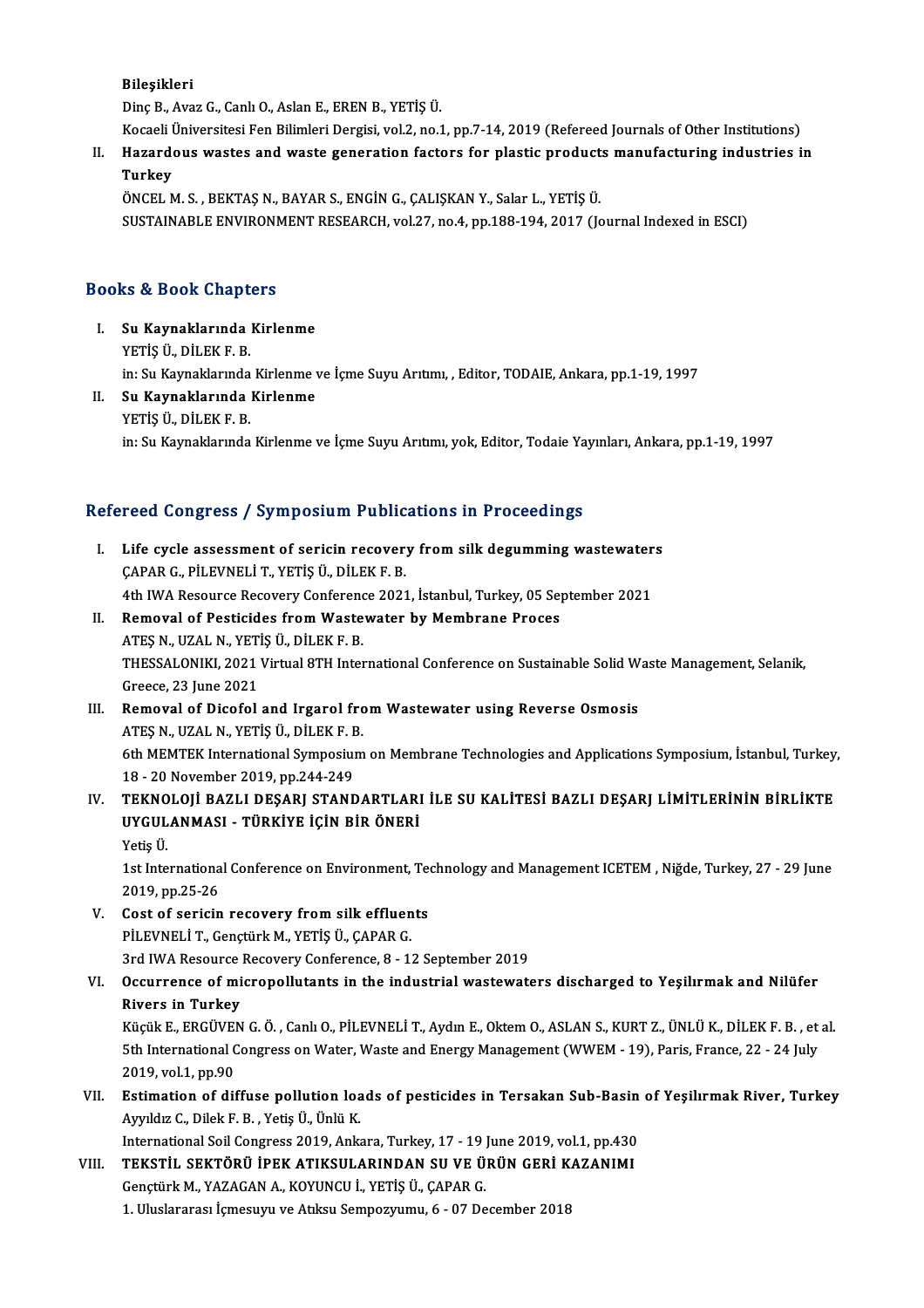| IX.    | Noktasal Kaynakların Yeşilırmak Havzası Alıcı Ortam Kalitesine Etkilerinin Belirlenmesi                       |
|--------|---------------------------------------------------------------------------------------------------------------|
|        | KÜÇÜK E., PİLEVNELİ T., ASLAN S., ERGÜVEN G. Ö. , OLGUN E. Ö. , CANLI 0., KURT Z., ÇELİK MADENLİ E., ÜNLÜ K., |
|        | DİLEK F.B., et al.                                                                                            |
|        | 1. Uluslararası İçmesuyu ve Atıksu Sempozyumu, 6 - 07 December 2018                                           |
| Х.     | Kentsel ve Endüstriyel Atıksular için Alıcı Ortam Bazlı Deşarj Standartlarının Belirlenmesi: Gediz            |
|        | Havzası Pilot Uygulaması                                                                                      |
|        | Orhon A. K., Güçver S. M., Haksevenler B. H. G., Dilaver M., Aytis E. A., YETİŞ Ü.                            |
|        | 1. Uluslararası İçmesuyu ve Atıksu Sempozyumu, 6 - 07 December 2018                                           |
| XI.    | Monitoring of Aquatic Environments with Innovative Sampling Techonologies - Semipermeable                     |
|        | Membrane Devices (SPMD):A Case Study at Yeşilırmak Basin                                                      |
|        | İkizoğlu Z. R., avaz g., canlı o., Olgun E. Ö., YETİŞ Ü.                                                      |
|        | 1. ULUSLARARASI İÇMESUYU VE ATIKSU SEMPOZYUMU, 6 - 07 December 2018                                           |
| XII.   | Ultrafiltration performance for sericin recovery from silk effluents                                          |
|        | KİRAZ B., BAYRAM İ., YETİŞ Ü., ÇAPAR G.                                                                       |
|        | Euromembrane2018, 9 - 13 July 2018                                                                            |
| XIII.  | Determination of Groundwater Threshold Values: A Methodological Approach Applied to the Gediz                 |
|        | River Basin (Western Turkey)                                                                                  |
|        | BULUT o. f., DURU b., ÇAKMAK ö., GÜNHAN ö., DİLEK F. B., YETİŞ Ü.                                             |
|        | 3rd South East European Conference on Sustainable Development of Energy Water and Environment Systems         |
|        |                                                                                                               |
|        | (3rd SEE SDEWES conference, 30 June - 04 July 2018                                                            |
| XIV.   | Waste Generation in Paint Sector in Turkey                                                                    |
|        | Yılmaz P., Erkanlı M., Kocaman K., Dilek F. B., Yetiş Ü.                                                      |
|        | 3rd South East European Conference on Sustainable Development of Energy Water and Environment Systems         |
|        | (3rd SEE SDEWES conference, Serbia And Montenegro, 30 June - 04 July 2018, no.65, pp.1-26                     |
| XV.    | Determination of Groundwater Threshold Values: A Methodological Approach Applied to the Gediz                 |
|        | River Basin (Western Turkey)                                                                                  |
|        | Dilek F. B., Yetiş Ü., Duru B., Bulut O. F., Cakmak Ö., Gunhan O.                                             |
|        | 3rd South East European Conference on Sustainable Development of Energy Water and Environment Systems         |
|        | (3rd SEE SDEWES conference), Novi-Sad, Serbia And Montenegro, 30 June - 04 July 2018, pp.1161-11617           |
| XVI.   | Waste Generation in Wood-based PanelProduction                                                                |
|        | ÇELİK MADENLİ E., PİLEVNELİ T., Zaf D. R., YETİŞ Ü.                                                           |
|        | Eurasia 2018 Waste Management Symposium, 2 - 05 May 2018                                                      |
| XVII.  | Identification of Waste Management Strategies and Waste Generation Factors for Spent Accumulator              |
|        | <b>Recovery Sector Wastes</b>                                                                                 |
|        | ÇELEBİ S., YETİŞ Ü., ÜNLÜ K.                                                                                  |
|        | Eurasia 2108 Waste Management Symposium, İstanbul, Turkey, 2 - 04 May 2018                                    |
| XVIII. | Identification of Waste Management Strategies and Waste Generation Factors for Thermal Power                  |
|        | <b>Plant Sector Wastes in Turkey</b>                                                                          |
|        | DEMİR C., YETİŞ Ü., ÜNLÜ K.                                                                                   |
|        | Eurasia 2018 Waste Management Symposium, İstanbul, Turkey, 2 - 04 May 2018                                    |
| XIX.   | Gölbaşı Özel Çevre Koruma Bölgesinde Yeraltı Suyu Kalitesinin Değerlendirilmesi                               |
|        | ÇAPAR G., COŞKUN DİLCAN Ç., ARSLAN Ş., AKŞİT C., ÇELİK M., KODAL S., YETİŞ Ü.                                 |
|        | Türk Coğrafya Kurumu 75. Yıl Uluslararası Kongresi, Ankara, Turkey, 8 - 10 November 2017                      |
| XX.    | Identification of river basin specific pollutants using hazard ranking and risk-ranking of chemicals          |
|        | EMRE e., KÜÇÜK E., TOLGA p., İPEK U., BALCI d., ÜNLÜ K., DİLEK F. B. , ÇELİK MADENLİ E., YETİŞ Ü.             |
|        | 2017 Int. Env. Eng. Conference and annual meeting of the Korean Society of Env. Engineers, 15 - 17 November   |
|        | 2017                                                                                                          |
| XXI.   | Precautions to Control Priority and Specific Pollutants from Major Industrial Sources in a River              |
|        | Basin According to Water Framework Directive                                                                  |
|        | PİLEVNELİ T., KÜÇÜK E., YETİŞ Ü.                                                                              |
|        | 2017 International Environmental Engineering Conference and Annual Meeting of the Korean Society of           |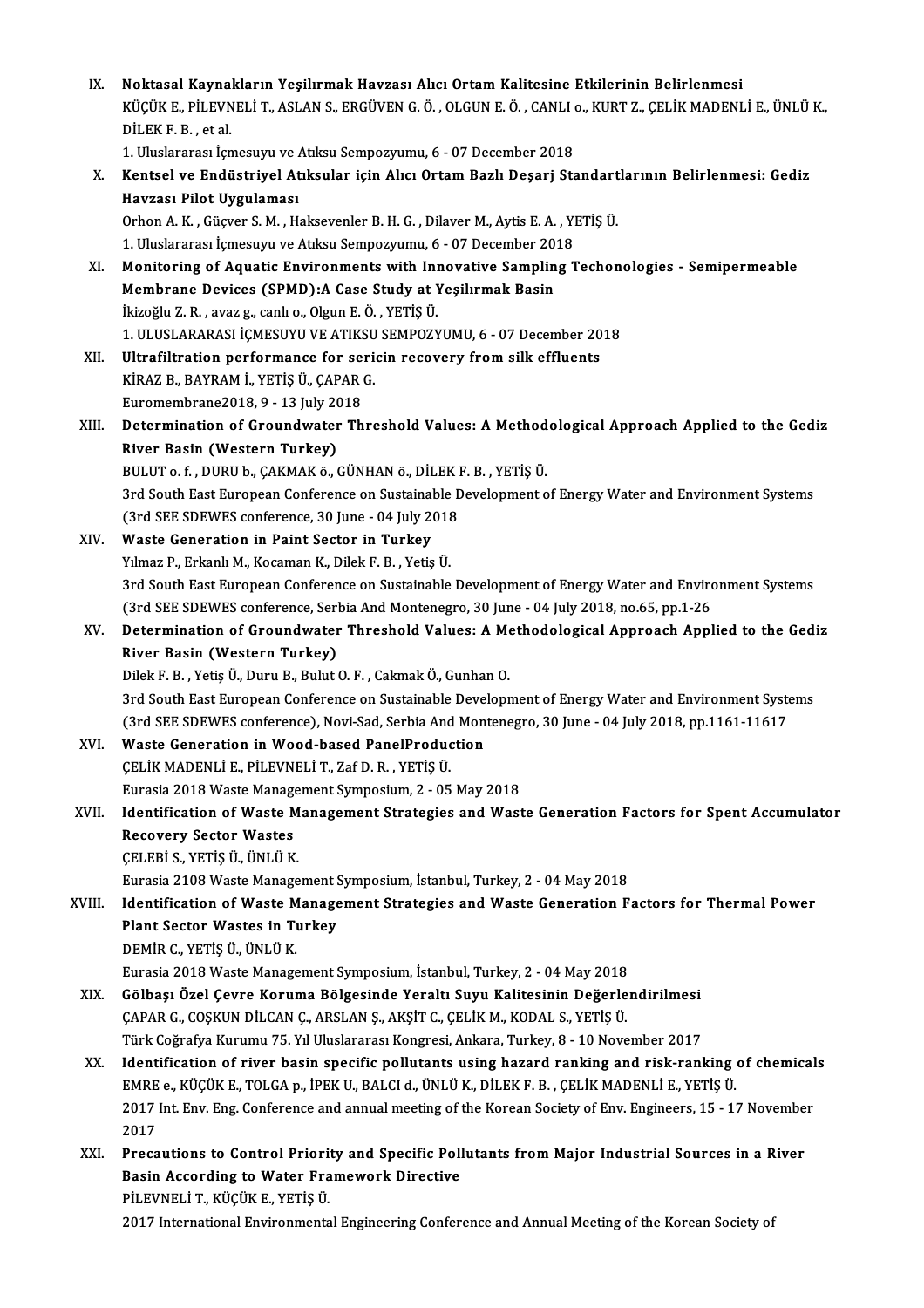environmental Engineers, 15 - 17 November 2017<br>Pevelenment of Discharge Limit Determination

|             | Environmental Engineers, 15 - 17 November 2017                                                                                                                |
|-------------|---------------------------------------------------------------------------------------------------------------------------------------------------------------|
| XXII.       | Development of Discharge Limit Determination Methodology for Selected Priority Substances and                                                                 |
|             | <b>Specific Pollutants in Turkey</b>                                                                                                                          |
|             | KÜÇÜK E., PİLEVNELİ T., YETİŞ Ü.                                                                                                                              |
|             | 2017 International Environmental Engineering Conference and Annual Meeting of the Korean Society of                                                           |
|             | Environmental Engineers, 15 - 17 November 2017                                                                                                                |
| XXIII.      | Waste Generation in Wooden Products and FurnitureManufacturing Industries in Turkey                                                                           |
|             | PİLEVNELİ T., ZAF R. D., ÇELİK MADENLİ E., YETİŞ Ü.                                                                                                           |
|             | 2017International EnvironmentalEngineeringConference and Annual Meeting ofthe Korean Society of                                                               |
|             | EnvironmentalEngineers, 15 - 17 November 2017                                                                                                                 |
| XXIV        | Türkiye de Kullanılan Pestisitlerin Karşılaştırmalı Yeraltısuyuna Sızma Eğilimleri                                                                            |
|             | AKAY e., KARAASLAN y., DİLEK F. B. , YETİŞ Ü.                                                                                                                 |
|             | 12. Ulusal Çevre Mühendisliği Kongresi, Ankara, Turkey, 5 - 07 October 2017                                                                                   |
| XXV.        | İpek Sektörü Atıksularından Ürün Geri Kazanımı ile Çevre Kirliliğinin Azaltılması                                                                             |
|             | KİRAZ B., BAYRAM İ., YETİŞ Ü., ÇAPAR G.                                                                                                                       |
|             | 12. Ulusal Çevre Mühendisliği Kongresi, Ankara, Turkey, 5 - 07 October 2017                                                                                   |
| XXVI.       | İpek Atıksularından Ultrafiltrasyon ile Serisin Geri Kazanımında Geleneksel ve Alternatif Serisin                                                             |
|             | Sökme İşlemlerinin Etkisi                                                                                                                                     |
|             | KİRAZ B., BAYRAM İ., YETİŞ Ü., ÇAPAR G.                                                                                                                       |
|             | 5. Ulusal Membran Teknolojileri ve Uygulamaları Sempozyumu (MEMTEK 2017), İstanbul, Turkey, 21 - 23                                                           |
|             | September 2017                                                                                                                                                |
| XXVII.      | Resource Recovery from Textile Effluents: The Case of Sericin Protein                                                                                         |
|             | KİRAZ B., BAYRAM İ., YETİŞ Ü., ÇAPAR G.                                                                                                                       |
|             | 2nd International Resource Recovery Conference, New York, United States Of America, 5 - 09 September 2017                                                     |
| XXVIII.     | Comparative Leaching Tendency of Pesticides used in Turkey                                                                                                    |
|             | AKAY e., KARAASLAN y., YETİŞ Ü., DİLEK F. B.                                                                                                                  |
|             | 5th International Conference on Sustainable Solid Waste Management, Atina, Greece, 21 - 24 June 2017                                                          |
| XXIX.       | Waste Generation in Primary and Secondary Aluminum Sector in Turkey                                                                                           |
|             | KÜÇÜK E., danacı D., YETİŞ Ü.                                                                                                                                 |
|             | 5th International Conference on Sustainable Solid Waste Management, 21 - 24 June 2017                                                                         |
| XXX.        | Fouling Analysis for Different UF Membranes in Reactive Dyeing Wastewater Treatment<br>ZAF R.D., Oruc B.K., ERKANLI M., YILMAZ L., YETİŞ Ü., Culfaz-Emecen Z. |
|             | Frontiers International Conference on Wastewater Treatment (FICWTM), Palermo, Italy, 21 - 24 May 2017, vol.4,                                                 |
|             | pp.650-655                                                                                                                                                    |
| <b>XXXI</b> | Su Geri Kullanımında Membran Teknolojisi                                                                                                                      |
|             | YETİŞ Ü.                                                                                                                                                      |
|             | WORKSHOPonApplication of Membrane Technologies for Water Reclamation and Whey Desalination in Food                                                            |
|             | Industry, Turkey, 22 May 2017                                                                                                                                 |
| XXXII.      | Tekstil Endüstrisi-İpek İşleme Atıksularından Membran Hibrit Proseslerle Serisin Geri Kazanımı                                                                |
|             | KİRAZ B., BAYRAM İ., YETİŞ Ü., ÇAPAR G.                                                                                                                       |
|             | Endüstriyel Atıksuların Membran Teknolojileri ile Arıtımı, Su/Ürün Geri Kazanımı ve Konsantre Yönetimi, İstanbul,                                             |
|             | Turkey, 18 - 20 April 2017                                                                                                                                    |
| XXXIII.     | Implementation of European Union Water Framework Directive inTurkey - Management of                                                                           |
|             | <b>Dangerous Substances</b>                                                                                                                                   |
|             | KÜÇÜK E., orhon A. K., Şiltu E., Güçver S. M., Karaaslan Y., KINACI C., YETİŞ Ü.                                                                              |
|             | IWA 2nd Regional Symposium on Water, Wastewater and Environment, 22 - 24 March 2017                                                                           |
| XXXIV.      | Recovery of brackish water from reactive dyeing wastewater by ultrafiltration                                                                                 |
|             | ERKANLI M., BURCU K., ZAF R. D., YILMAZ L., ÇULFAZ EMECEN P. Z., YETİŞ Ü.                                                                                     |
|             | Conference on Membranes in Drinking and Industrial Water Production, 6 - 08 February 2017                                                                     |
| XXXV.       | Recovery and reuse of reactive dyeing wastewater using a sequential ultrafiltration process                                                                   |
|             | ERKANLI M., YILMAZ L., ÇULFAZ EMECEN P. Z., koçer b., YETİŞ Ü., ZAF R. D.                                                                                     |
|             |                                                                                                                                                               |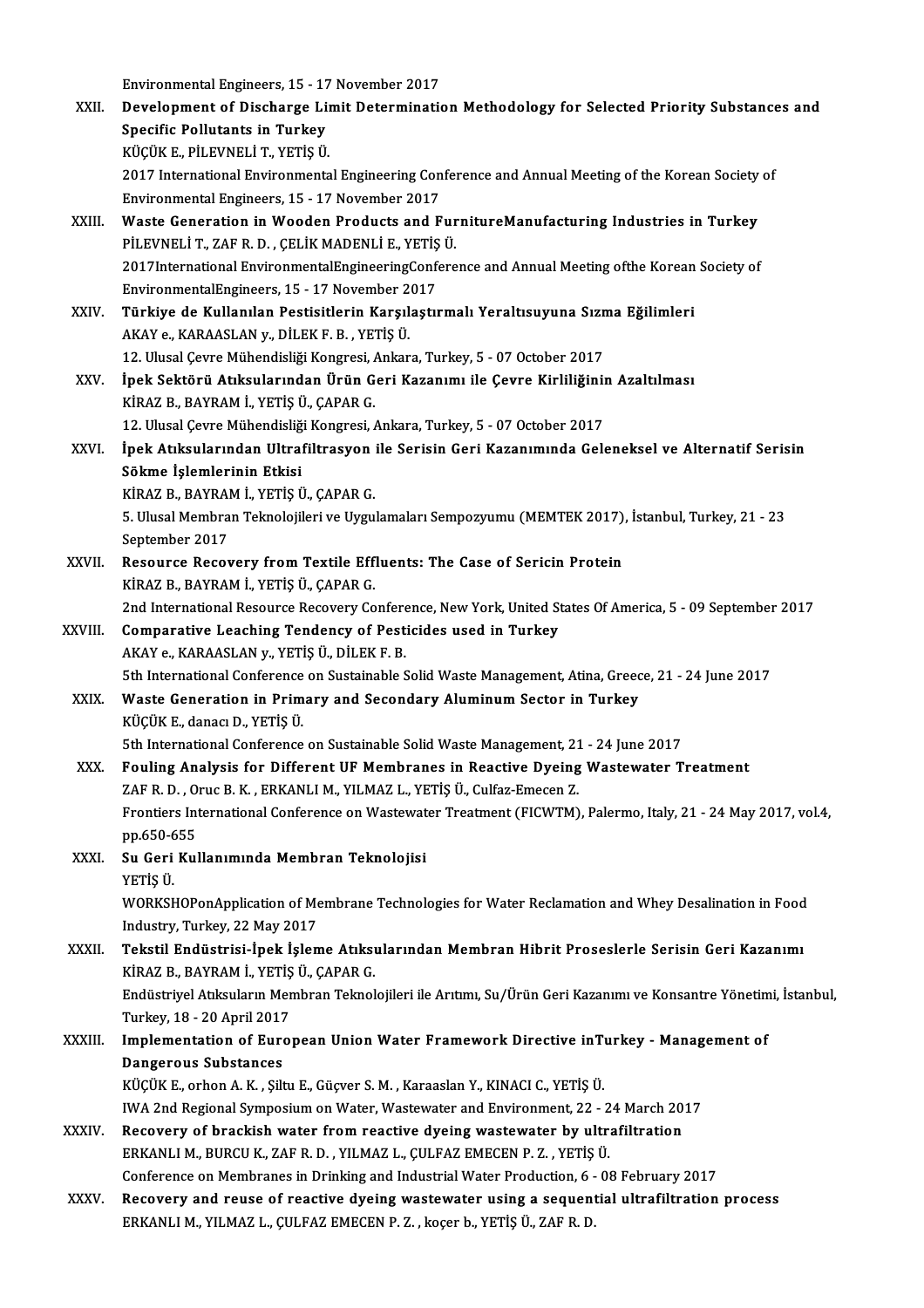|              | International Workshop Reuse of Recovered Wastewater Treated by Membrane Separation Methods in Process       |
|--------------|--------------------------------------------------------------------------------------------------------------|
|              | Water Production, Cultivation of Energy Plant and Landscpe Activitie, 6 - 08 February 2017                   |
| <b>XXXVI</b> | Su Kaynakları için Risk Teşkil Eden Tehlikeli Maddeler Kavram ve Zararlı Etkileri                            |
|              | YETİŞ Ü.                                                                                                     |
|              | SU KALİTESİ YÖNETİMİ DAİRESİ BAŞKANLIĞI2016 YILI HİZMETİÇİ EĞİTİM PROGRAMI, Turkey, 29 November - 03         |
|              | December 2016                                                                                                |
| XXXVII.      | Nanofiltration for the Removal of Sulfate in Drinking Water Resources                                        |
|              | KARABACAK A., DİLEK F. B., YILMAZ L., KİTİŞ M., YETİŞ Ü.                                                     |
|              | 2nd South East European Conference on Sustainable Development of Energy, Water and Environment Systems,      |
|              | Piran, Slovenia, 15 - 18 June 2016                                                                           |
| XXXVIII.     | Cross media effect and financial analysis of best available techniques for an integrated iron and            |
|              | steel plant                                                                                                  |
|              | Dişa N, ALP E, YETİŞ Ü.                                                                                      |
|              | 2nd SEE SDEWES Conference, 15 - 18 June 2016                                                                 |
| <b>XXXIX</b> | Analysis of the Best Available Techniques BAT for Wastewater Emissions from a Denim                          |
|              | <b>Manufacturing Textile Mill</b>                                                                            |
|              | YÜKSELER h., UZAL N., ŞAHİNKAYA E., KİTİŞ M., DİLEK F. B. , YETİŞ Ü.                                         |
|              | 2nd South East European Conference on Sustainable Development of Energy, Water and Environment Systems,      |
|              | Piran, Slovenia, 15 - 18 June 2016                                                                           |
| XL.          | Analysis of the Best Available Techniques for Wastewaters from a Denim Manufacturing Textile Mill            |
|              | yükseler h., UZAL N., ŞAHİNKAYA E., KİTİŞ M., DİLEK F. B., YETİŞ Ü.                                          |
|              | SDEWES SEE 2016 - The 2nd South East European Conference on Sustainable Development of Energy, Water and     |
|              | Environment Systems, 15 - 18 June 2016                                                                       |
| XLI.         | Membran Prosesler ve Oluşacak Atık Suyun Bertarafı                                                           |
|              | YETİŞ Ü                                                                                                      |
|              | IV. OSB ÇEVRE ZİRVESİ, Turkey, 27 - 29 May 2016                                                              |
| XLII.        | Process Optimization on Water Recovery From Real Reactive Dyeing Effluents                                   |
|              | Koçer B., ERKANLI M., ZAF R. D., YILMAZ L., YETİŞ Ü., ÇULFAZ EMECEN P. Z.                                    |
|              | PERMEA. 15 - 19 May 2016                                                                                     |
| XLIII.       | Recovery and reuse of reactive dyeing wastewater by ultrafiltration                                          |
|              | ERKANLI M., Kocer B., Zaf R., YILMAZ L., Culfaz-Emecen Z., YETİŞ Ü.                                          |
|              | 26th Annual Meeting of the North American Membrane Society, NAMS 2016, Washington, United States Of America, |
|              | 21 - 25 May 2016, pp 160-161                                                                                 |
| XLIV.        | Modern practices in the management of waste from iron and steel industry                                     |
|              | YETİŞ Ü., çakır n., GÜLNUR m., ALP E., DİLEK F. B.                                                           |
|              | 4th International syposium on waste materials, 12 - 16 October 2015                                          |
| XLV.         | Modern Practices in the Management of Wastfrom Iron and Steel Industry                                       |
|              | YETİŞ Ü., Çakır N., Maden G., ALP E., DİLEK F. B.                                                            |
|              | 4TH INTERNATIONAL SYMPOSIUM ON ADVANCED MATERIALS, 12 - 16 October 2015                                      |
| XLVI.        | Tehlikeli Maddelerin Kontrolünde Membran Teknolojileri                                                       |
|              | YETİŞ Ü                                                                                                      |
|              | 4. Ulusal Membran Teknolojileri ve Uygulamalari Sempozyumu, Turkey, 7 - 08 October 2015                      |
| XLVII.       | Reaktif Boyama Atıksularının Ultrafiltrasyon ile Geri Kazanımı                                               |
|              | ERKANLI M., YILMAZ L., YETİŞ Ü., ÇULFAZ EMECEN P.Z.                                                          |
|              | 5. Ulusal Membran Teknolojileri Sempozyumu, Turkey, 6 - 07 October 2015                                      |
| XLVIII.      | Teorik Atık Envanteri Geliştirilmesi Tehlikeli Atık Yönetim Sistemlerinde Kullanımı                          |
|              | YETİŞ Ü., KARANFİL T., ALP E., DİLEK F. B. , CAN Z. S. , TORÖZ İ., ÖNCEL M. S. , DOĞAN Ö.                    |
|              | Türk Alman Katı Atık Günleri-TAKAG'2015, 26 - 29 May 2015                                                    |
| XLIX.        | Development of a National Set of Environmental Performance Indicators                                        |
|              | ÇAPAR G., YETİŞ Ü.                                                                                           |
|              | International ConferenceIndustrial Waste & Wastewater Treatment & Valorisation, 21 - 23 May 2015             |
|              |                                                                                                              |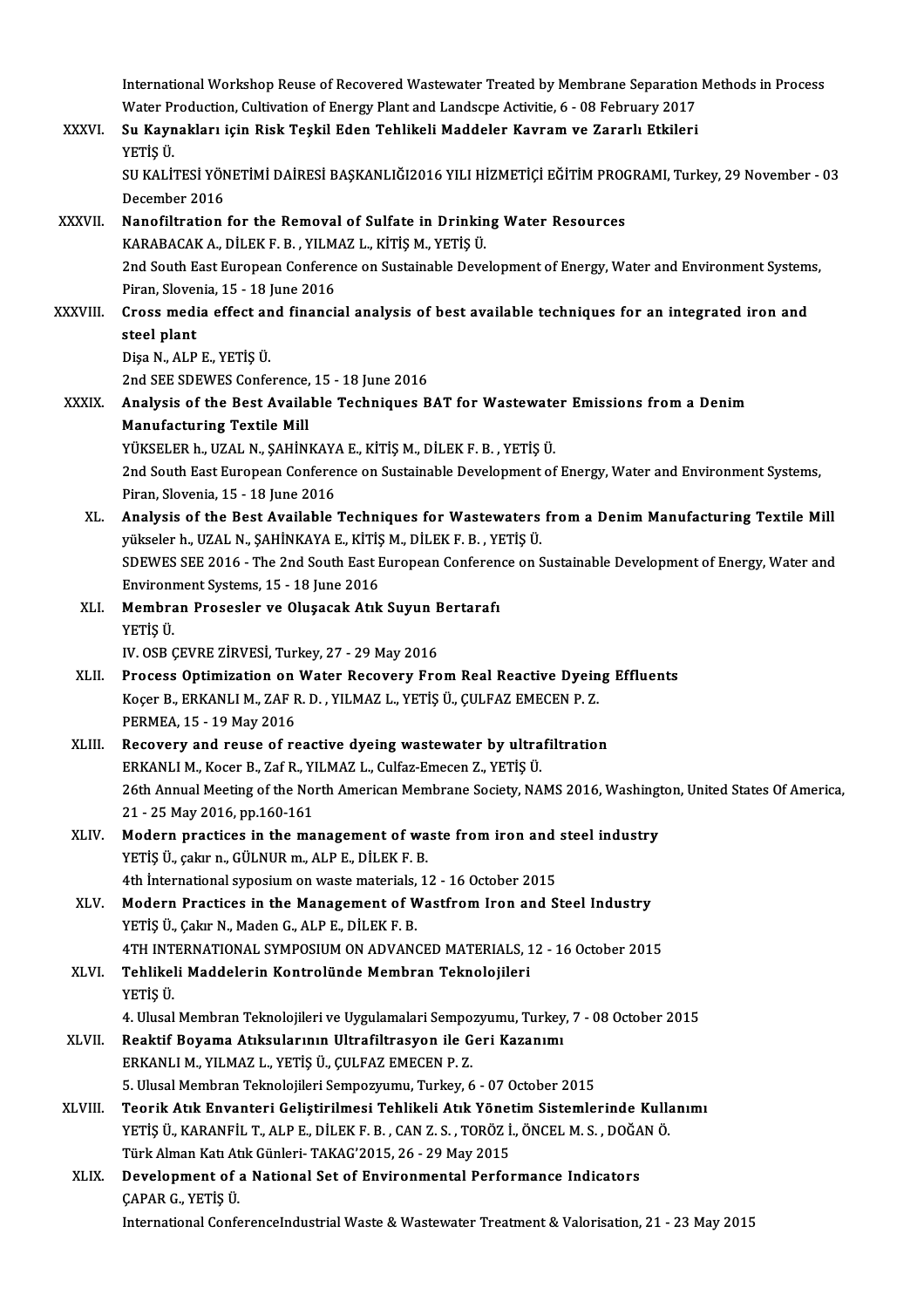- L. Evaluation of environmental performance based on proximity to BAT associated resource utilization Evaluation of environmental performance based on proximi<br>and emission values A case study in a steel making industry çakır n.,ALPE.,YETİŞÜ. and emission values A case study in a steel making industry çakır n., ALP E., YETİŞ Ü.<br>IWWATV 2015, 21 - 23 May 2015<br>LI. Exploring Stabilization Alternatives for a Lime-Softening Sludge with a High Organic Content<br>Dilok E. B. Vetis Ü IWWATV 2015, 21 - 23 May 2015<br>Exploring Stabilization Alterna<br>Dilek F. B. . Yetis Ü. Exploring Stabilization Alternatives for a Lime-Softening Sludge with a High Organic Content<br>Dilek F. B. , Yetiş Ü.<br>2nd Int Conference on Sustainable Solid Waste Management, Athens, Greece, 12 - 14 June 2014, pp.1-26<br>Burif LII. Purification and concentration of caustic mercerization wastewater by membrane processes and evaporation 2nd Int Conference on Sustainable Solid Waste Management, Athens, Greece, 12 - 14 June 2014, pp.1-26 Purification and concentration of caustic merceri<br>evaporation<br>TUNÇ M. S. , ÇULFAZ EMECEN P. Z. , YILMAZ L., YETİŞ Ü.<br>International Conference en Applications of Nanotoshne International Conference on Applications of Nanotechnology in Membranes for Water Treatment, İzmir, Turkey, 8 -<br>10 October 2013 TUNÇ M. S. , ÇULF<br>International Con<br>10 October 2013<br>Tekstil ondüstri International Conference on Applications of Nanotechnology in Membranes for Water Treatment, İzmir, Turkey, 8<br>10 October 2013<br>LIII. Tekstil endüstrisi alkali atıksularından basınç sürücülü membran prosesleriyle kostik geri TUNÇM.S. ,ÇULFAZ EMECENP.Z. ,YILMAZ L.,YETİŞÜ. Tekstil endüstrisi alkali atıksularından basınç sürücülü membran prosesleriyle kostik geri k<br>TUNÇ M. S. , ÇULFAZ EMECEN P. Z. , YILMAZ L., YETİŞ Ü.<br>3. Ulusal Membran Teknolojileri ve Uygulamaları Sempozyumu, Elazığ, Turkey TUNÇ M. S. , ÇULFAZ EMECEN P. Z. , YILMAZ L., YETİŞ Ü.<br>3. Ulusal Membran Teknolojileri ve Uygulamaları Sempozyumu, Elazığ, Turkey, 26 - 27 September 2013<br>11. Membran prosesleri ve buharlaştırma ile kot kumaşı üretim teksti 3. Ulusal Membran Teknolojileri ve Uygulamaları Sempozyumu, Elazığ, Turkey, 26 - 27 September 2013<br>Membran prosesleri ve buharlaştırma ile kot kumaşı üretim tekstil endüstrisi merserizasyo<br>atıksularından kostik geri kazanı Membran prosesleri ve buharlaştırma ile kot kun<br>atıksularından kostik geri kazanımı<br>TUNÇ M. S. , ÇULFAZ EMECEN P. Z. , YILMAZ L., YETİŞ Ü.<br>2. Ulucel Membran Telmelejileri ve Uvzulameleru Samne atıksularından kostik geri kazanımı<br>TUNÇ M. S. , ÇULFAZ EMECEN P. Z. , YILMAZ L., YETİŞ Ü.<br>3. Ulusal Membran Teknolojileri ve Uygulamaları Sempozyumu, Elazığ, Turkey, 26 - 27 September 2013<br>Effect of Tricloson on the Seles TUNÇ M. S. , ÇULFAZ EMECEN P. Z. , YILMAZ L., YETİŞ Ü.<br>3. Ulusal Membran Teknolojileri ve Uygulamaları Sempozyumu, Elazığ, Turkey, 26 - 27 September 2013<br>LV. Effect of Triclosan on the Selection of Antibiotic Resistanc 3. Ulusa<br>Effect<br>Plants<br><sup>Dilok E</sup> Effect of Triclosan on the Selection of Antibiotic Res<br>Plants<br>Dilek F. B. , Yetiş Ü., Lira F., Martínez J., Oggioni M., Cuesta T.<br>Eth congress of European Migrabiologist, EEMS congress Plants<br>19th congress of European Microbiologist- FEMS congress , Leipzig, Germany, 21 - 25 July 2013, pp.1<br>19th congress of European Microbiologist- FEMS congress , Leipzig, Germany, 21 - 25 July 2013, pp.1 Dilek F. B. , Yetiş Ü., Lira F., Martínez J., Oggioni M., Cuesta T.<br>5th congress of European Microbiologist- FEMS congress , Leipzig, G.<br>LVI. Water Reuse Strategies: Iron and Steel Industry Case Study<br>veris ü. veris ü. 5th congress of Eury<br>**Water Reuse Still**<br>YETİŞ Ü., YETİŞ Ü.<br>NATO Advanced E Water Reuse Strategies: Iron and Steel Industry Case Study<br>YETİŞ Ü., YETİŞ Ü.<br>NATO Advanced Research Workshop on Security of Industrial Water Supply and Management, Ankara, Turkey, 13<br>- 15 September 2010 pp.141-159 YETİŞ Ü, YETİŞ Ü.<br>NATO Advanced Research Worksh<br>- 15 September 2010, pp.141-158<br>Endüstrivel kaynaklı kirlenmiş LVI . Endüstriyel kaynaklı kirlenmiş sahalar için çevre yönetimsistemi - 15 September 2010, pp.141-158<br>Endüstriyel kaynaklı kirlenmiş sahalar için çevre yönetim sistemi<br>ÜNLÜ K., GÜVENER m., GİRGİN s., YETİŞ Ü., DİLEK F. B. , AKSOY A., BÜYÜKER b., POLAT ş.<br>FKK 98. İstanbul Turkay 11, 13 June 2 Endüstriyel kaynaklı kirlenmiş sahalar için çev<br>ÜNLÜ K., GÜVENER m., GİRGİN s., YETİŞ Ü., DİLEK F. E<br>EKK 08, İstanbul, Turkey, 11 - 13 June 2008, pp.9-26<br>ENVIRONMENTAL, RISK ASSESSMENT OF A TEV ÜNLÜ K., GÜVENER m., GİRGİN s., YETİŞ Ü., DİLEK F. B. , AKSOY A., BÜYÜKER b., POL.<br>EKK 08, İstanbul, Turkey, 11 - 13 June 2008, pp.9-26<br>LVIII. ENVIRONMENTAL RISK ASSESSMENT OF A TEXTILE FACTORY IN TURKEY<br>Mungan M. Yatis II EKK 08, İstanbul, Turkey, 11 - 13 June 2008, pp.9-26<br>ENVIRONMENTAL RISK ASSESSMENT OF A TEXTILE FACTORY IN TURKEY<br>Mungan M., Yetis U. ENVIRONMENTAL RISK ASSESSMENT OF A TEXTILE FACTORY IN TURKEY<br>Mungan M., Yetis U.<br>NATO Advanced Research Workshop on Energy and Environmental Challenges to Security, Budapest, Hungary, 21<br>23 November 2007, pp.415.427 Mungan M., Yetis U.<br>NATO Advanced Research Worksh<br>- 23 November 2007, pp.415-427<br>Formation of chlorination by . NATO Advanced Research Workshop on Energy and Environmental Challenges to Security, Budapest, Hungary<br>23 November 2007, pp.415-427<br>LIX. Formation of chlorination by-products in low-SUVA surface waters: Correlations with SU - 23 November 2007, pp.415-427<br>Formation of chlorination by<br>differential UV spectroscopy Formation of chlorinat<br>differential UV spectro<br>Ates N., KİTİŞ M., YETİŞ Ü.<br>222rd National Mestina o differential UV spectroscopy<br>Ates N., KİTİŞ M., YETİŞ Ü.<br>233rd National Meeting of the Cellulose-and-Renewable-Materials-Division of the American-Chemical-Society<br>(ACS), Illinois, United States Of America, 25, -29 March 20 Ates N., KİTİŞ M., YETİŞ Ü.<br>233rd National Meeting of the Cellulose-and-Renewable-Materials-Division of<br>(ACS), Illinois, United States Of America, 25 - 29 March 2007, vol.233, pp.416<br>Water auality, pollution and conservati LX. Water quality, pollution and conservation Yetis U. (ACS), Illinois, United States Of America, 25 - 29 March 2007, vol.233, pp.416 Water quality, pollution and conservation<br>Yetis U.<br>Conference of the NATO Advanced Study Institute on Overexploitation and Contamination of Shared Groundwater Yetis U.<br>Conference of the NATO Advanced Study Institute on Overexp<br>Resources, Varna, Bulgaria, 1 - 12 October 2006, pp.227-256<br>Ankara Sehrinin Ham Surunda Hari Koagülasyon Calis LXI. Ankara Şehrinin Ham Suyunda İleri Koagülasyon Çalışması<br>atlı e. YETİS Ü. DİLEK F. B. Resources, Varna, Bulgaria, 1 - 12 October 2006, pp.227-256 Ankara Şehrinin Ham Suyunda İleri Koagülasyon Çalışması<br>atlı e., YETİŞ Ü., DİLEK F. B.<br>2. Ulusal Çevre Kirliliği Kontrolü Sempozyumu, Ankara, Turkey, 22 - 24 October 2003, pp.388-391<br>Hae of CIS as a sunnarting tool for any ath e., YETİŞ Ü., DİLEK F. B.<br>2. Ulusal Çevre Kirliliği Kontrolü Sempozyumu, Ankara, Turkey, 22 - 24 October 2003, pp.388-391<br>2. LXII. Use of GIS as a supporting tool for environmental risk assessment and emergency res 2. Ulusal Çevre Kirliliği Ko<br>Use of GIS as a suppol<br>Girgin S., Unlu K., Yetis U.<br>NATO Advanced Besears Use of GIS as a supporting tool for environmental risk assessment and emergency response plans<br>Girgin S., Unlu K., Yetis U.<br>NATO Advanced Research Workshop on Comparative Risk Assessment and Environmental Decision Making, Girgin S., Unlu K., Yetis U.<br>NATO Advanced Research Workshop on Comparative Risk Assessment and Environmental Decision Making, Rome,<br>Italy, 13 - 16 October 2002, vol.38, pp.267-274
- LXIII. Heavy metal biosorption by white-rot fungi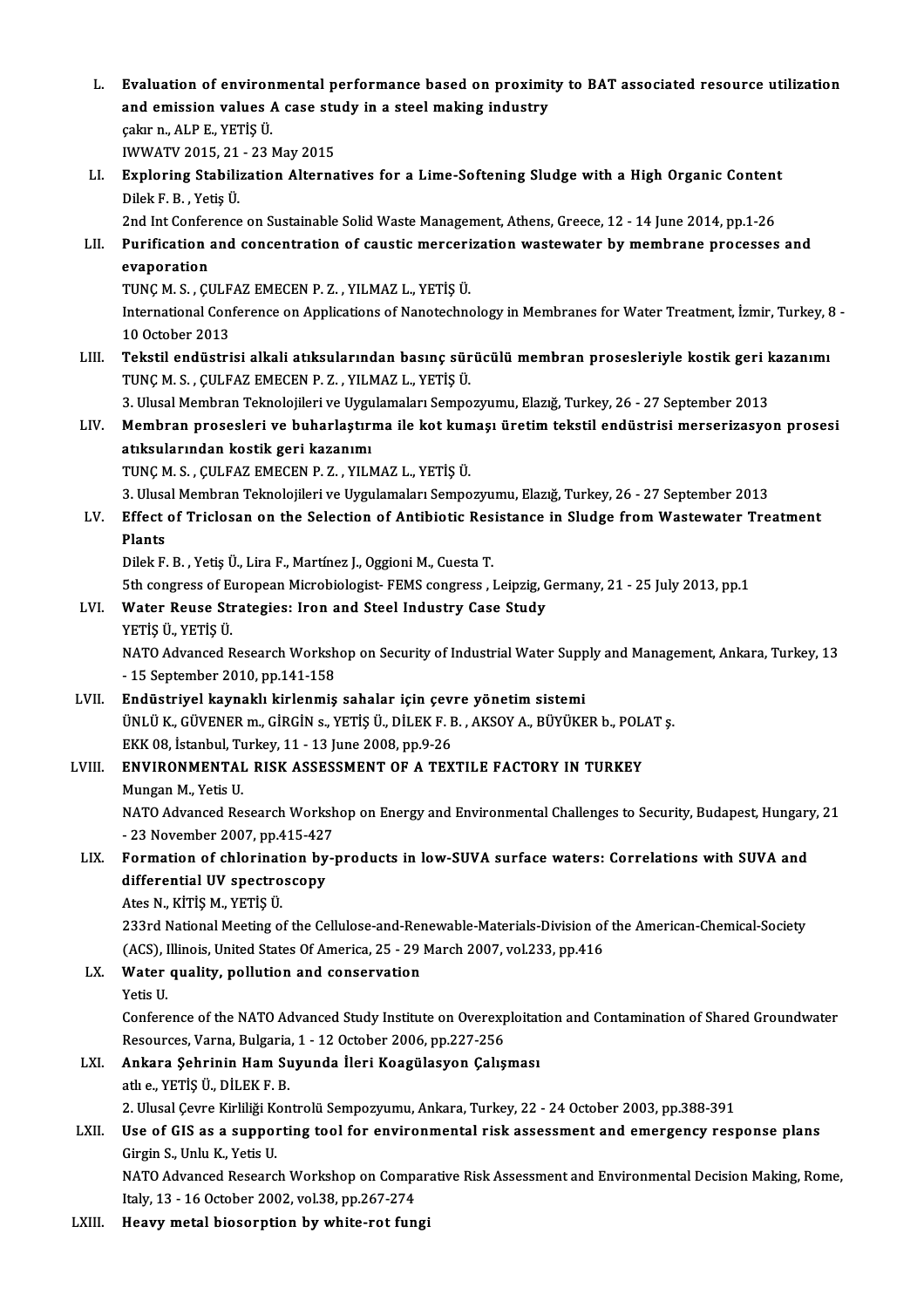YETİŞ Ü., ÖZCENGİZ G., DİLEK F. B. , Ergen N., Erbay A., Dölek A.<br>Presesdings of the 1998 19th Biannial Conference of the Intern Proceedings of the 1998 19th Biennial Conference of the International Association on Water Quality. Part 1 (of 9),<br>Vancouver, Canada, 21 - 26 June 1998, vol.38, pp.323-330 YETİŞ Ü., ÖZCENGİZ G., DİLEK F. B. , Ergen N., Erbay A., Döle<br>Proceedings of the 1998 19th Biennial Conference of the Ir<br>Vancouver, Canada, 21 - 26 June 1998, vol.38, pp.323-330<br>Heauw Matel Biesenntion by Polynonous Vensis Proceedings of the 1998 19th Biennial Conference of the I<br>Vancouver, Canada, 21 - 26 June 1998, vol.38, pp.323-330<br>LXIV. Heavy Metal Biosorption by Polyporous Versicolor<br>orbous VETIS (LDUER B. ÖZGENCIZ C Vancouver, Canada, 21 - 26 June 1998, vol.3<br>Heavy Metal Biosorption by Polyporou<br>erbay a., YETİŞ Ü., DİLEK F. B. , ÖZCENGİZ G.<br>MESAER Ath International Sumnesium on Er He<mark>avy Metal Biosorption by Polyporous Versicolor</mark><br>erbay a., YETİŞ Ü., DİLEK F. B. , ÖZCENGİZ G.<br>MESAEP, 9th International Symposium on Environmental Pollution and its Impact on Life in the Mediterranean<br>Pegian, Italy 4, 0 erbay a., YETİŞ Ü., DİLEK F. B. , ÖZCENGİZ G.<br>MESAEP, 9th International Symposium on Er<br>Region, Italy, 4 - 09 October 1997 MESAEP, 9th International Symposium on Environmental Pollution and its Impact on Life in the Medit<br>Region, Italy, 4 - 09 October 1997<br>LXV. Effects of Heavy Metals on Biological Activity in BOD Bottle Seed Biomass Concentra Effects of Heavy Metals on Biological Activity in BOD Bottle Seed Biomass Concentration Second Industrial Symposium on Waste Management Problems in Agro-Industries, İstanbul, Turkey, 23 - 25<br>September 1992, pp.141-149 YETIS Ü. DILEK F. B., gökcay c. Second Industrial Symposium on Waste Manager<br>September 1992, pp.141-149<br>LXVI. Chromium Stimulation of Activated Sludge<br>DEMIRER C. N. DUEKE B. VETIS II September 1992, pp.141-149<br>Chromium Stimulation of Activate<br>DEMİRER G.N. , DİLEK F.B. , YETİŞ Ü.<br>1st International Conference and Eyb Chromium Stimulation of Activated Sludge<br>DEMİRER G. N. , DİLEK F. B. , YETİŞ Ü.<br>1st International Conference and Exhibition on Biological Waste Treatment, Herning, Denmark, 1 - 04 June 1992<br>Effects of Heavy Metals on Astiv DEMIRER G. N. , DİLEK F. B. , YETİŞ Ü.<br>1st International Conference and Exhibition on Biological W<br>LXVII. Effects of Heavy Metals on Activated Sludge Process<br>pli EV E P. VETİŞ Ü. 1st International Con<br>Effects of Heavy Me<br>DİLEK F. B. , YETİŞ Ü.<br>JAWPPC 16th Bionnis Effects of Heavy Metals on Activated Sludge Process<br>DILEK F. B. , YETIŞ Ü.<br>IAWPRC 16th Biennial International Conference, Washington, Kiribati, 24 - 30 May 1992

## Supported Projects

Yetiş Ü., Dilek F. B., Kurt Z., Çapar G., Pilevneli T., Küçük E., Kaplan Bekaroğlu Ş. Ş., Ülgüdür N., Project Supported by Od per cod 110 joces<br>Yetiş Ü., Dilek F. B. , Kurt Z., Çapar G., Pilevneli T., Küçük E., Kaplan Bekaroğlu Ş. Ş. , Ülgüdür N., Project Supported by<br>Other Official Institutions, ATIK BEYAN SİSTEMİNE DENETİM KABİLİYETİ KAZANDI Yetiş Ü., Dilek F. B. , Kurt Z., Çapar G., Pil<br>Other Official Institutions, ATIK BEYAN S<br>İYİLEŞTİRİLMESİ PROJESİ, 2019 - 2020<br>Yetiş Ü. Dilek E. B., Yılmazel Tekel Y. D. Other Official Institutions, ATIK BEYAN SİSTEMİNE DENETİM KABİLİYETİ KAZANDIRILMASI VE ATIK YÖNETİMİNİN<br>İYİLEŞTİRİLMESİ PROJESİ, 2019 - 2020<br>Yetiş Ü., Dilek F. B. , Yılmazel Tokel Y. D. , Küçük E., Pilevneli T., Ülgüdür N.

İYİLEŞTİRİLMESİ PROJESİ, 2019 - 2020<br>Yetiş Ü., Dilek F. B. , Yılmazel Tokel Y. D. , Küçük E., Pilevneli T., Ülgüdür N., Project Supported by Other Offici<br>ATIK ARA DEPOLAMA TESİSLERİNE İLİŞKİN KRİTER VE ESASLARIN BELİRLENME Yetiş Ü., Dilek F. B. , Yılmazel Tokel Y. D. , Küçük E., Pilevneli T., Ülgüdür N., Project Supported by Other Official Instit<br>ATIK ARA DEPOLAMA TESİSLERİNE İLİŞKİN KRİTER VE ESASLARIN BELİRLENMESİ PROJESİ, 2019 - 2020<br>Yeti

ATIK ARA DEPOLAMA TESİSLERİNE İLİŞKİN KRİTER VE ESASLARIN BELİRLENMESİ PROJESİ, 2019 - 2020<br>Yetiş Ü., Project Supported by Other Official Institutions, Türkiye Deniz Çevresi Stratejisinin Oluşturulması F<br>Önlemlerin Program Yetiş Ü., Project Supported by Other Official Institutions, Türkiye Deniz Çevresi Stratejisinin Oluşturulması Projesi -

Uygulamaları Projesi (BESTÜ), 2019 - 2019 Yetiş Ü., Dilek F. B., Bayramoğlu T. H., Project Supported by Other Official Institutions, Belirli Sektörlerde Temiz Üretim

Yetis Ü., Project Supported by Other Official Institutions, Minamata Sözleşmesine Uyum, 2019 - 2019

Yetiş Ü., Dilek F. B. , Project Supported by Other Official Institutions, İçme Suyu Havzalarında Güneş Enerji santrallerinin<br>(GES) Olası Etkilerinin Değerlendirilmesi, 2018 - 2018

Dilek F.B., Yetiş Ü., Project Supported by Other Official Institutions, İçme Suyu Havzalarında Güneş Enerjisi Santrallerinin (GES) Olası Etkilerinin Değerlendirilmesi, 2018 - 2018 Dilek F. B. , Yetiş Ü., Project Supported by Other Official Institutions, İçme Suyu Havzalarında Güneş Enerjisi Santr<br>(GES) Olası Etkilerinin Değerlendirilmesi, 2018 - 2018<br>Dilek F. B. , Yetiş Ü., Ünlü K., Project Supporte

(GES) Olası Etkilerinin Değerlendirilmesi, 2018 - 2018<br>Dilek F. B. , Yetiş Ü., Ünlü K., Project Supported by Other Official Institutions, Alıcı Ortam<br>Standartlarını Belirleme ve Uygulama Yöntemlerinin Geliştirilmesi Projes Dilek F. B. , Yetiş Ü., Ünlü K., Project Supported by Other Official Institutions, Alıcı Ortam Kriterleri Bazında Deşarj<br>Standartlarını Belirleme ve Uygulama Yöntemlerinin Geliştirilmesi Projesi, 2016 - 2018<br>Dilek F. B. ,

Standartlarını Belirleme ve Uygulama Yöntemlerinin Geliştirilmesi Projesi, 2016 - 2018<br>Dilek F. B. , Yetiş Ü., Çelik Madenli E., EU Supported Other Project, Technical Assistance for Strengthening the Capacity of<br>Ministry o Dilek F. B. , Yetiş Ü., Çelik Madenli E., EU Supported Other Project, Technical Assistance for Strengthening the Capac<br>Ministry of Environment and Urbanization on EIA (SEktörel ÇED Kılavuzlarının Hazırlanması), 2017 - 2017

Ministry of Environment and Urbanization on EIA (SEktörel Ç<br>Dilek F. B. , Yetiş Ü., Ünlü K., Project Supported by Other Officia<br>Yönetimi Rehber Dokumanlarının Hazırlanması, 2016 - 2016<br>VETİŞ Ü. Project Supported by Other P Dilek F. B. , Yetiş Ü., Ünlü K., Project Supported by Other Official Institutions, Sektörel Bazlı Tehlikeli Atık Üretimi ve<br>Yönetimi Rehber Dokumanlarının Hazırlanması, 2016 - 2016<br>YETİŞ Ü., Project Supported by Other Priv

Yönetimi Rehber Dokumanlarının Hazırlanması, 2016 - 2016<br>YETİŞ Ü., Project Supported by Other Private Institutions, Yeraltı Sularının Miktar ve Kalite Özelliklerinin Ortaya Konması<br>ve Değerlendirilmesi Konusundaki Uygulama YETİŞ<br>ve Dej<br>2016<br>Dit Ek ve Değerlendirilmesi Konusundaki Uygulamalar Gediz Havzası Örnek Çalışması Projesi Kapsamında Danışmanlık, 2016<br>2016<br>DİLEK F. B. , YETİŞ Ü., Project Supported by Other Private Institutions, Yeraltı suyuna geçme potansiyeli

2016<br>DİLEK F. B. , YETİŞ Ü., Proj<br>belirlenmesi, 2015 - 2015<br>CULEAZ EMECEN B. Z. - Ko DİLEK F. B. , YETİŞ Ü., Project Supported by Other Private Institutions, Yeraltı suyuna geçme potansiyeli olan kirleti<br>belirlenmesi, 2015 - 2015<br>ÇULFAZ EMECEN P. Z. , Koçer B., YETİŞ Ü., Project Supported by Higher Educati

belirlenmesi, 2015 - 2015<br>ÇULFAZ EMECEN P. Z. , Koçer B., YETİŞ Ü., Project Supported by Higher Education Institutions, REAKTİF BOYAMA<br>ATIKSULARININ MEMBRAN SÜREÇLERİ İLE TEMİZ SU OLARAK GERİ KAZANIMI, 2014 - 2015